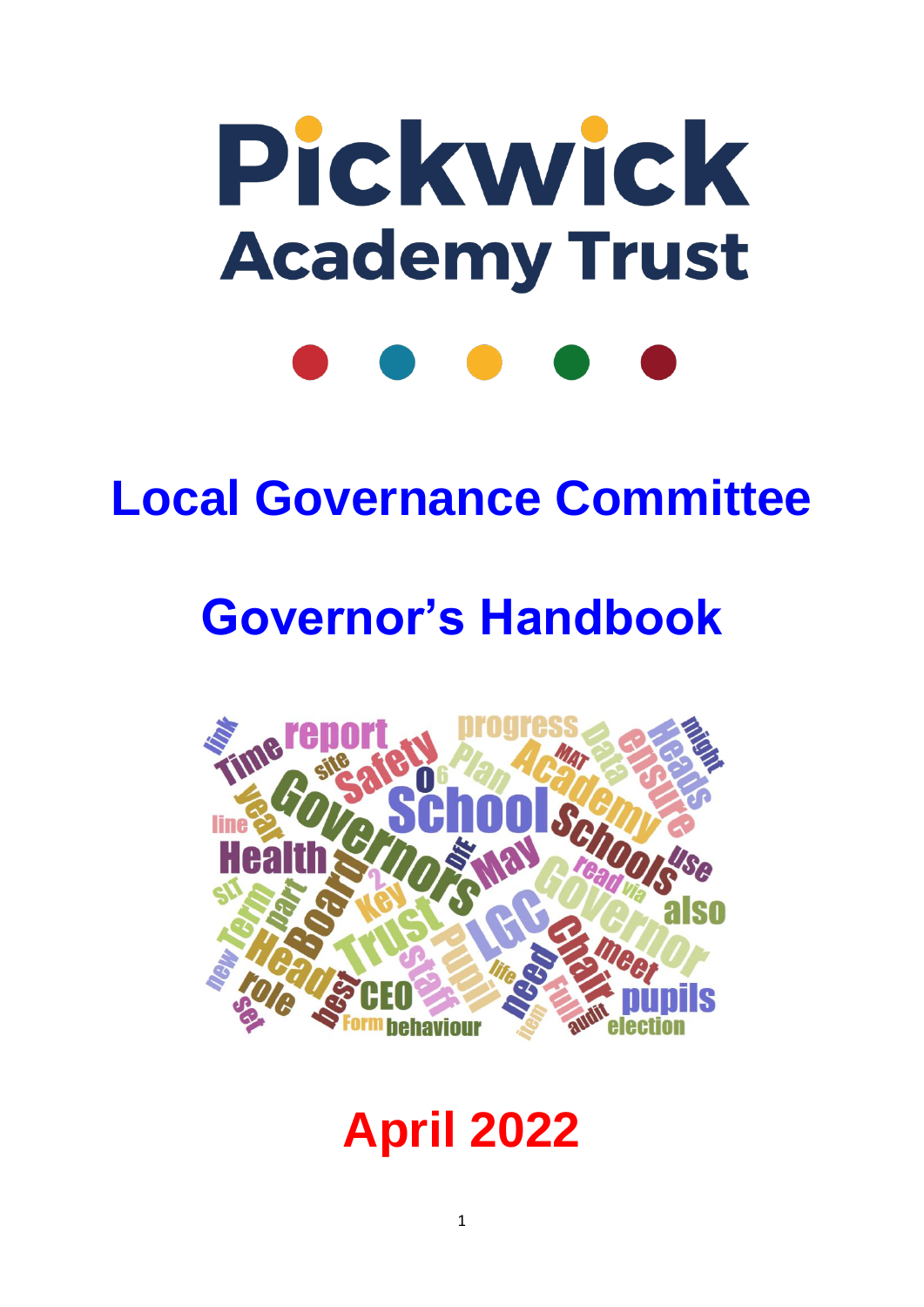# **Welcome from the CEO**

Congratulations on becoming a school governor at one of the schools that is part of Pickwick Academy Trust. All of the Trust's schools are primary schools and we are a mixture of community and church schools.

I am writing to welcome and thank you for agreeing to take on this responsibility and for giving your time so freely.

Pickwick Academy Trust greatly values the contribution professional volunteers make to the governance of our schools. Your role is critical in raising the standards of achievement of our pupils and improving their well-being and life chances.

The Local Governance Committee (LGC), Executive Team and Trust Board will provide information, training and support, which I hope you will find useful. Please call on them as often as you wish.

Being part of a thriving school and getting to know the staff and children will be an enjoyable experience. You will have the opportunity to make a valuable contribution to the school's future development and success which I am confident you will find very rewarding.

Thank you again for volunteering – it is very much appreciated.

James Passmore

Massure

Chief Executive Officer

Pickwick Academy Trust

[jpassmore@pickwickacademytrust.co.uk](mailto:jpassmore@pickwickacademytrust.co.uk)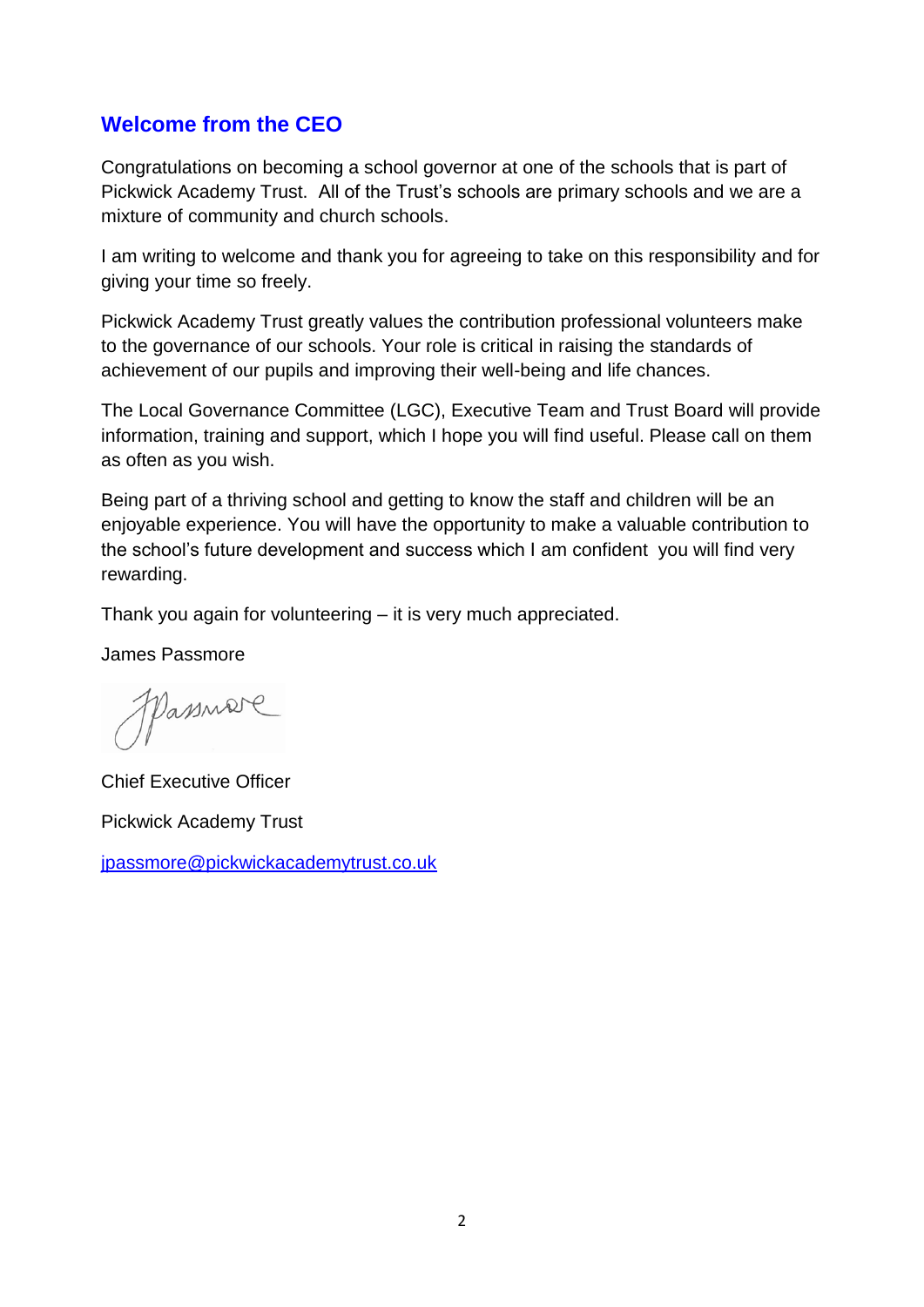# **Our Vision, Strategy, Mission and Values**

#### **Pickwick Academy Trust - Our Vision**

Our vision is to work together to provide the **best schools and outcomes** for our children.

#### **Pickwick Academy Trust - Our Strategy**

- **Harness our collective expertise** to drive school improvement and realise the best for all children and adults working and learning in our schools
- **Celebrate and communicate the successes** in our schools to encourage aspiration and innovation
- **Provide support and challenge** for each school so that every child meets their full potential
- **Recognise and celebrate each school's uniqueness**, and the enduring Christian distinctiveness of our church schools, valuing all members of our Trust family

#### **Pickwick Academy Trust - Our Mission**

- **Team**: We work together as an inclusive family so that each school is supported and held to account for the attainment and progress of every child to enable them to meet their full potential and to ensure the highest quality teaching and leadership for our children.
- **Approach**: We provide robust support and challenge for each school on its individual journey of improvement, seeking common-sense solutions from within and outside our Trust.
- **Celebrate**: We celebrate the successes and unique characteristics of each school, valuing all children and encouraging aspiration and innovation for all, providing systems that support opportunities for those working and learning in our schools.
- **Together**: We share responsibility and harness our collective expertise, experience and spirituality to drive school improvement and achieve the best possible outcomes for all by sharing ideas, resources and best practice to ensure all schools within our Trust are successful.
- **Future**: We are committed to sustainable growth, to provide the best outcomes for the communities we serve now and in the future by aligning and resourcing central services and succession planning to ensure investment remains in quality teaching, learning and leadership.

#### **Pickwick Academy Trust - Our Values**

Our vision, strategy and mission is underpinned by our moral purpose to provide the best education and curriculum for the children we serve, and is based on the values of: **aspiration**; **collaboration**; **inclusion**; **enjoyment** and **nurturing relationships**, with the intention of empowering children to become life-long learners, global citizens and deep thinkers. We provide a strong ethical framework that enables children to make thoughtful, positive choices, and are committed to providing a high quality and educationally stimulating learning environment, led by exceptional and dedicated staff.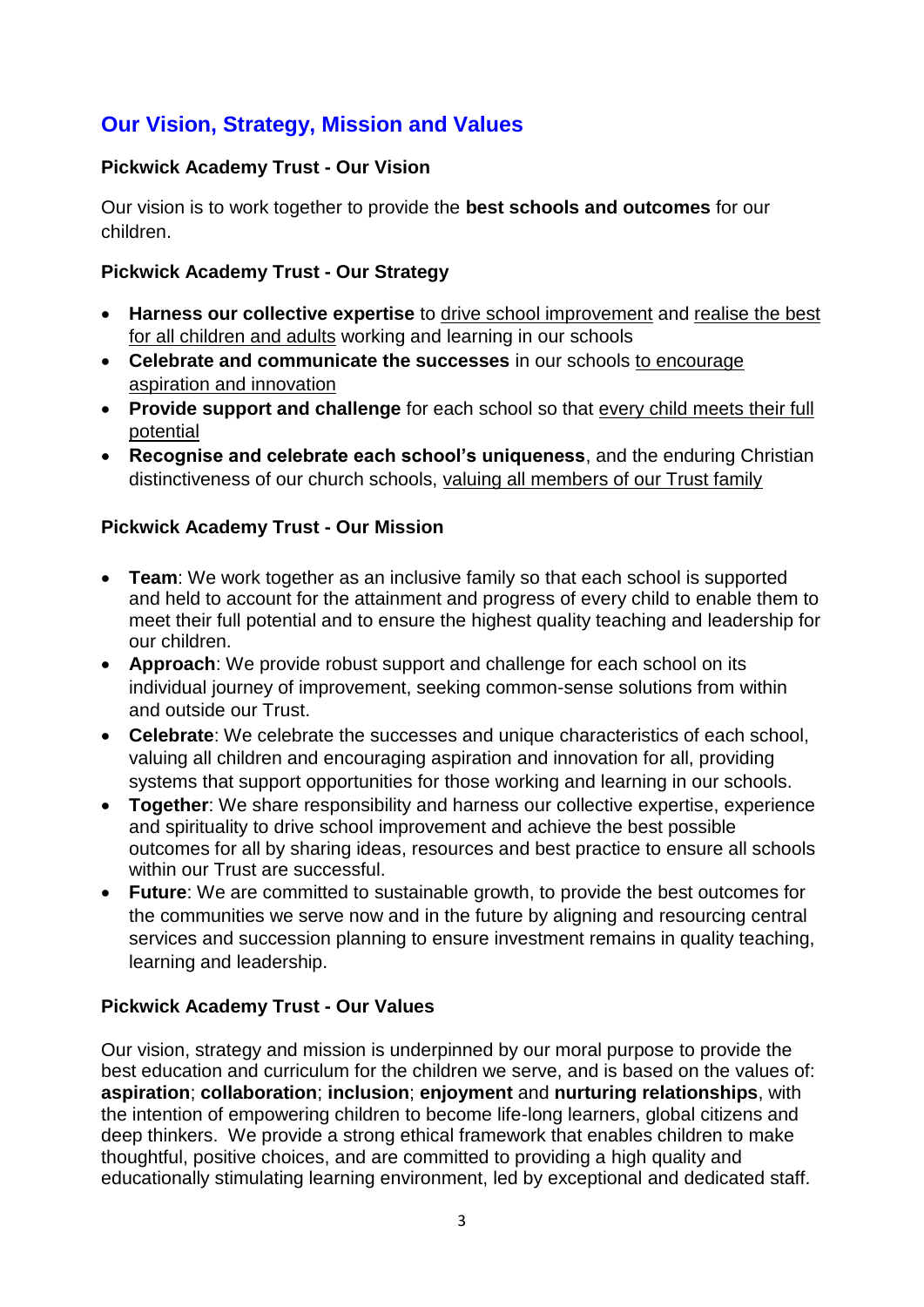# **About this handbook**

This handbook is designed to give general advice on school governance, and specific advice and information about Pickwick Academy Trust. It should be read in conjunction with the Trust's Scheme of Delegation and associated appendices.

Many of you are experienced governors, leaders and staff in schools and are familiar with governance, but perhaps not with the specific requirements of being a Local Governance Committee (LGC) member. This handbook is intended as an introduction and a reference guide whatever your current role and level of experience. We hope that you will find the information useful.

Pickwick Academy Trust believes that effective governance should take into account knowledge of the whole school and its community. Successful governance depends on strong communication and collaboration.

## **What is a Local Governance Committee?**

A Local Governance Committee (LGC) is a committee of the Trust Board and is responsible for providing support and challenge to a specific school around vision, ethos, curriculum, standards and pupil experience.



A traditional Local Authority maintained school Governing Body is the statutory accountable Governing Board of its school, but in a Trust the Multi-Academy Trust (MAT) Board is the statutory Governing Board of all its academies.

The LGC is delegated responsibility via the Scheme of Delegation and works alongside the Trust Board to carry out specific functions. Appendix 2 details policy approval responsibilities for each layer of governance, and Appendix 3 describes how responsibilities for governance are delegated across the different layers of governance in the Trust.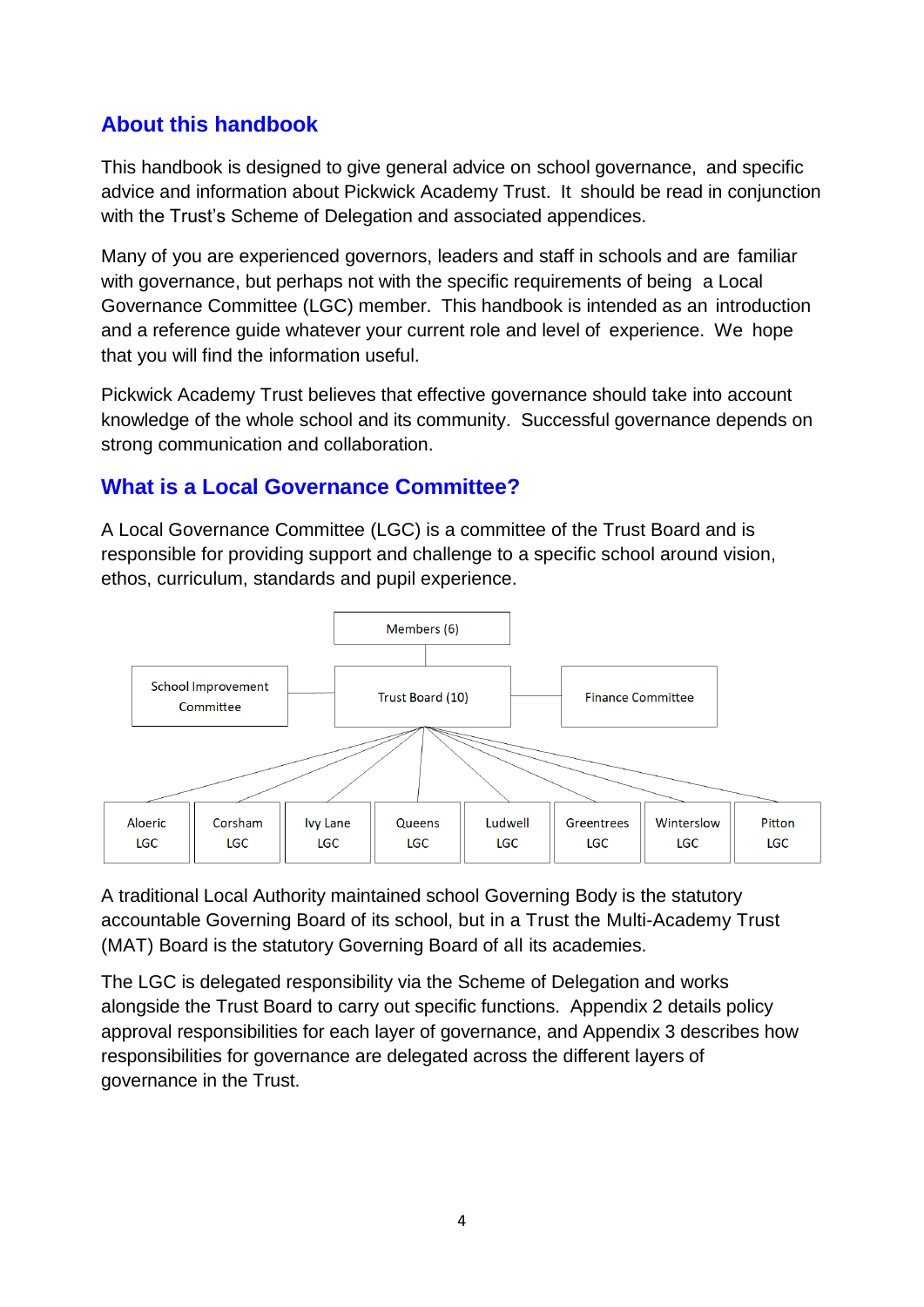# **What are the roles and responsibilities of Local Governance Committees?**

The governors' role is to both challenge and support the leadership of the school to ensure that the agreed direction and vision for the school is delivered. Governors need to be aware of the progress the school is making through regular reviews and discussion. This needs to be regular, rigorous and supported by data. It also needs to be set into the context of each cohort and of cohorts over time. Governors need to be aware of the challenges that the leadership is facing and of the measures being taken to meet these challenges. Support and challenge is crucial to identify and mitigate risks and also to enable the flow of reliable information and intelligence about the school's operation and performance within Pickwick Academy Trust.

The governors need to publicly support the direction of Pickwick Academy Trust and the actions agreed at LGC meetings even when these may prove difficult and/or unpopular. The Chair of Governors and the LGC have a role in the performance management of the Head *(Head may refer to Head of School, Headteacher, Senior Headteacher or Executive Headteacher depending on the context of the school)* but also in supporting the leadership of the school in delivering effective performance management for all members of staff. The Head needs the support of the LGC to ensure high quality teaching and learning throughout the school and must be able to rely on this in challenging circumstances.

The LGC is also responsible for looking after the well-being and mental health of the Head and should actively promote a sensible work life balance for the Head and throughout the school. The relationship between the LGC and the Head should be a positive one. The governors are responsible for succession planning for the Head and need to ensure that the role of leader in their school is an attractive one which will bring a strong field of candidates when the time comes for the current Head to move on. To ensure that this is the case, governors need to make sure that they see their role as being supportive of the leadership of the school and that the challenge they regularly make is to be sure that they are fully informed and able to provide that support as the need arises.

The Ofsted and SIAMS inspection frameworks firmly link effective governance with effective leadership of the school. Both need to be good to achieve a good or better grade from the inspection.

The Local Governance Committee is a strategic body that has the best interests of the school and the local community at its heart. Its core functions are:

- 1. Ensuring clarity of vision, ethos and strategic direction of the school
- 2. Holding the Head to account for the educational performance of the school and its pupils
- 3. Providing support to monitor school expenditure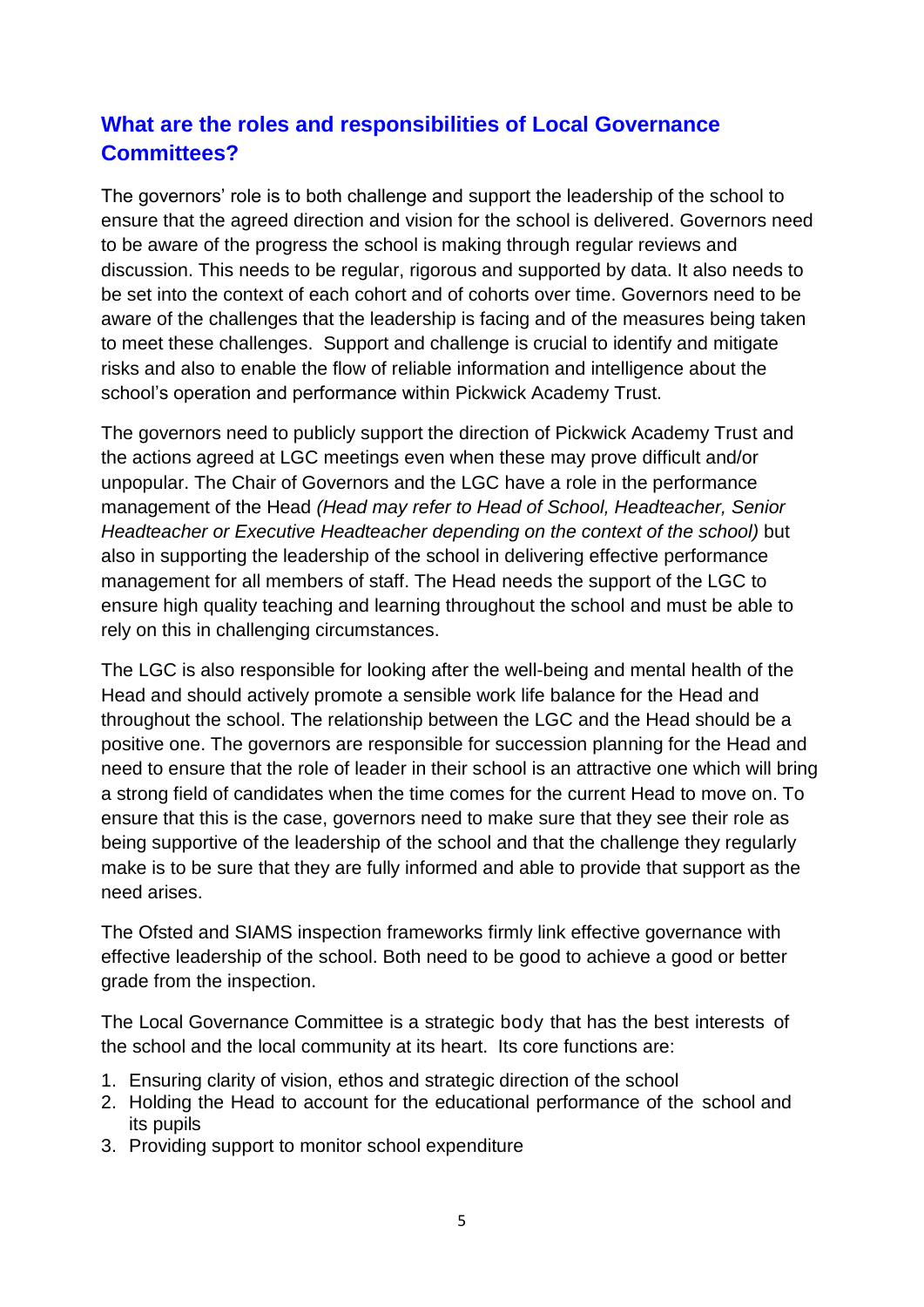These functions should be fulfilled in partnership with the Trust, with specific reference to the details contained in the Scheme of Delegation (roles and responsibilities are summarised in Appendix 2).

For Church Schools, the LGC has an important role in monitoring that the enduring Christian distinctiveness is secured through appropriate arrangements with particular reference to:

- 1. Religious designation
- 2. Governance
- 3. Collective worship and RE
- 4. Leadership
- 5. Chaplaincy
- 6. Relationship with the local Church of England community and DBE

Good governance in all types of schools is characterised by a focus on six core strategic functions:

- 1. **Strategic leadership** that sets and champions vision, ethos and strategy.
- 2. **Accountability t**hat drives up educational standards
- 3. **People** with the right skills, experience, qualities and capacity.
- 4. **Structures** that reinforce clearly defined roles and responsibilities.
- 5. **Compliance** with statutory and contractual requirements.
- 6. **Evaluation** to monitor and improve the quality and impact of governance.

These functions are reflected directly in the Ofsted and SIAMS inspection frameworks and will be used by inspectors when considering the effectiveness of leadership and management of the school. Governors must make themselves familiar with the Ofsted and SIAMS inspection handbooks; by doing so you will understand how the effectiveness of senior leaders is judged **alongside** the effectiveness of school governance. Every inspection report will contain an explicit comment on the quality of a school's governance in light of the criteria set out in the inspection handbooks. Where governance is weak in a school that 'requires improvement', inspectors may recommend an external review of governance arrangements.

It is also a key responsibility of governors to support the Trust Board Trustees and CEO when they:

- Appoint a new Head for the school
- Undertake the Head's appraisal

# **Strategic Direction**

Setting the strategic direction of a school involves a number of things:

- Developing and reviewing the long-term vision for the school
- Agreeing priorities, aims and objectives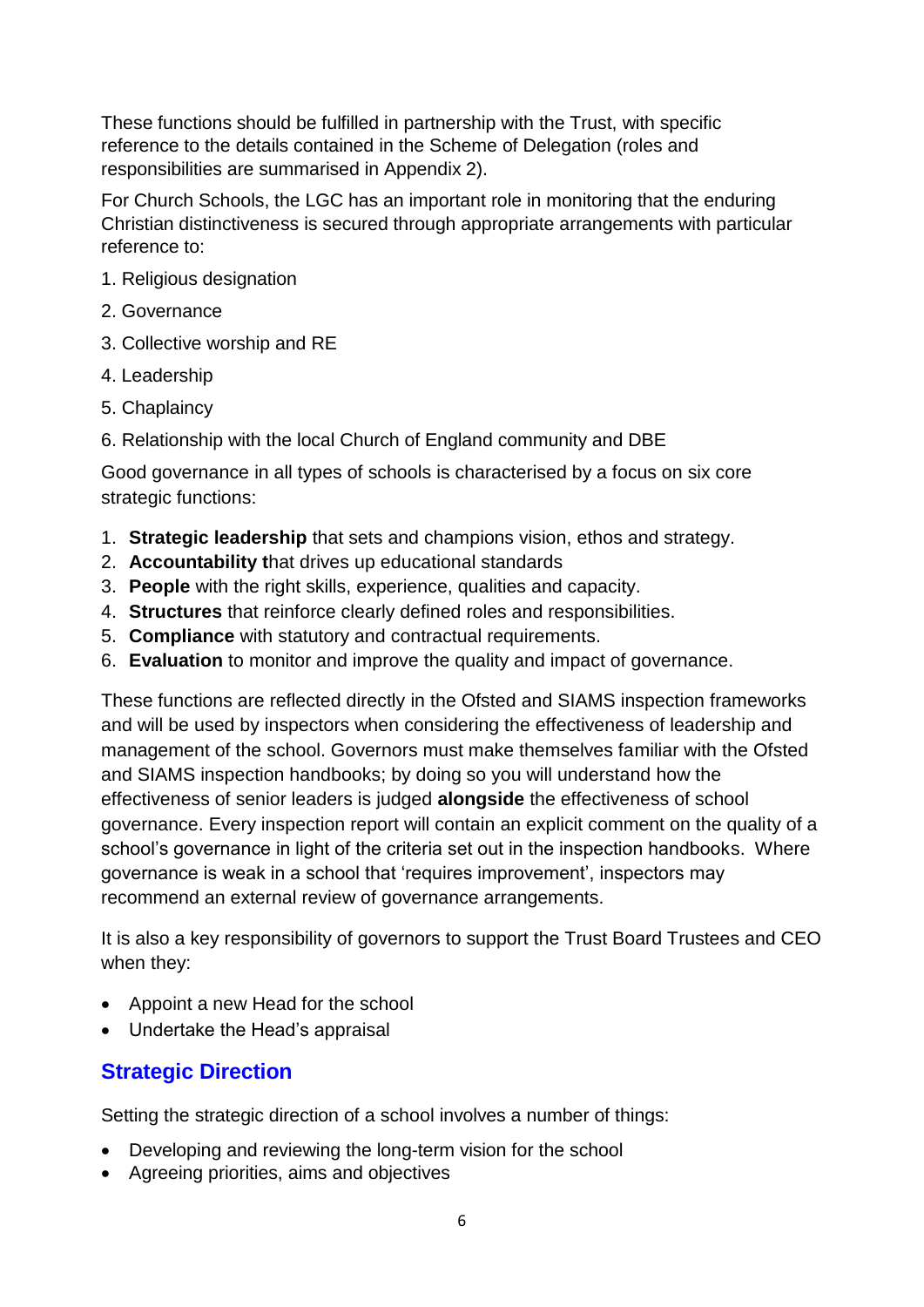- Signing off policies, plans and targets for achieving them
- Checking regularly on progress
- Reviewing the strategic framework regularly
- Preserving the ethos and uniqueness of the school
- Preserving and developing the religious character of the school (in the case of a church school)
- Ensuring the school is conducted in accordance with its founding documents and the vision and mission statement of the Trust.

#### **Working with the Trustees and Central Pickwick team**

The MAT Board of Trustees and LGCs work closely together. LGC Chairs meet regularly with the Trust's Chief Executive Officer (CEO). The CEO, Executive Headteachers and/or Trustees can attend LGC meetings, and governors can attend Trust committee meetings

LGCs are required to submit reports/minutes to the Trust, via Governor Hub, giving details and data on standards in their school, and reporting on activity and ways in which they have supported and challenged the leadership.

Local Governance Committees are accountable to the Trust Board. Our governance processes are reviewed regularly to ensure schools and school leaders are getting the support and challenge they need. A schedule of training for new and existing governors is in place, as well as the opportunity to shadow experienced governors and share best practice.

Where a school is deemed by the Trust Board to be in challenging circumstances (safeguarding issues; outcomes below national expectations; ineffective or new leadership/governance, not preserving the religious character of a Church School) the Trust Board and Executive team will provide additional support and challenge, and a Trustee and/or Executive team member may attend LGC meetings. For church schools, the Trust works alongside the SDBE in this regard. The Trust Board may decide to enact its 'Schools in Challenging Circumstances' Committee, and in exceptional circumstances has the power to remove the delegated local governance responsibilities.

#### **Strong governance occurs where governors:**

- Clearly understand their roles and responsibilities and how they differ from those of the Head, senior staff, Trustees and Members (see appendix 2 of Pickwick's Scheme of Delegation)
- Have in depth knowledge about the achievement of pupils and the quality of teaching in the school (including Pupil Premium, Disadvantaged Learners, catch up and groups)
- Feel confident that the information they have about their school is robust and accurate (triangulation of information is important for governors)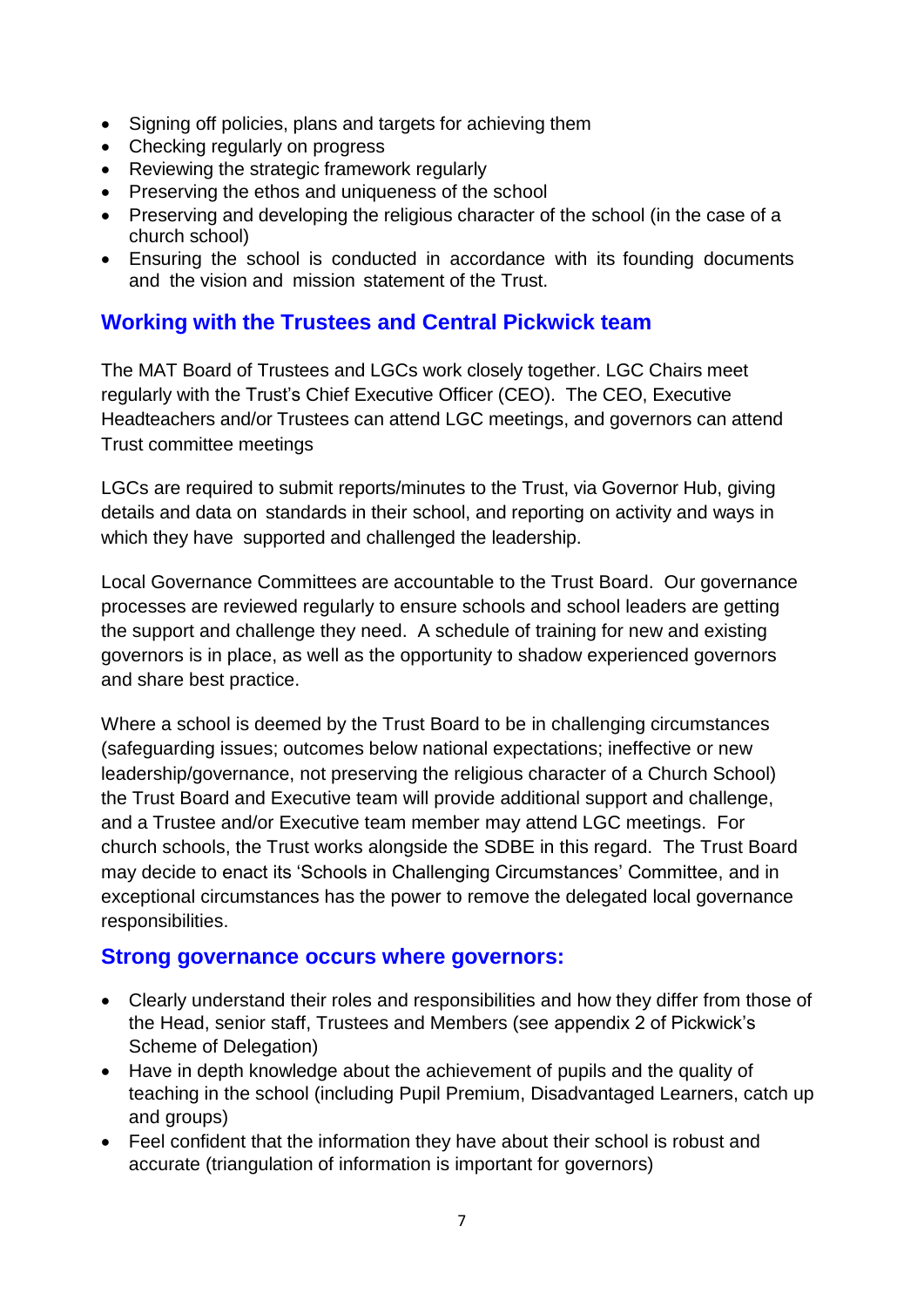- Understand they need to reach the right balance of professional support and challenge for the Head and senior staff to help them improve the school's effectiveness
- Use their time efficiently
- Know how to make best use of the skills and expertise of all members of the local governance committee
- Evaluate their own effectiveness and how and when they could do things better
- Have allocated time to review their own performance regularly
- Ensure they plan their own training and development
- Consider what might be needed when governors leave and how they would ensure they continued to have the necessary skills and knowledge
- Ensure they have a strong understanding of the latest Ofsted and SIAMS inspection frameworks
- Ensure that members of the local governance committee are prepared to step into important roles such as the chair of the LGC and chairs of panels or working parties

# **The composition and constitution of the LGC**

- The Local Governance Committee consists of between 6 and 9 governors for non-Church Schools and up to 11 for Church Schools (to ensure an appropriate balance of foundation and non-foundation local governors). It is up to the LGC to decide how many governors it needs to carry out its duties.
- One third or more of governors should be elected from the school's parent body
- Up to one third of governors can be staff members (The Head is automatically one of these members and is a voting member of the LGC)
- One third or more of governors should be appointed from the community (these members are co-opted on to the LGC because of their specific skills, interests or experience; these governors could also be parents of children at the school)
- For Church of England schools which were previously Voluntary Aided, a majority of governors must be foundation, and appointed by the SDBE (staff cannot be appointed as foundation local governors)
- For Church of England schools which were previously Voluntary Controlled, at least 25% must be foundation, and appointed with the approval of the SDBE (staff cannot be appointed as foundation governors)
- The LGC may appoint up to 2 additional people as associate members usually to assist with specific projects or provide expertise (associate members attend meetings of the LGC but will not form part of the quorum for meetings and may not vote on any matters).
- At least 3 governors with voting rights are needed for meetings to be quorate.
- Where votes on any matter are split equally in order to facilitate efficient decision making, the initial vote of the Chair will carry increased weighting this giving the Chair the casting vote.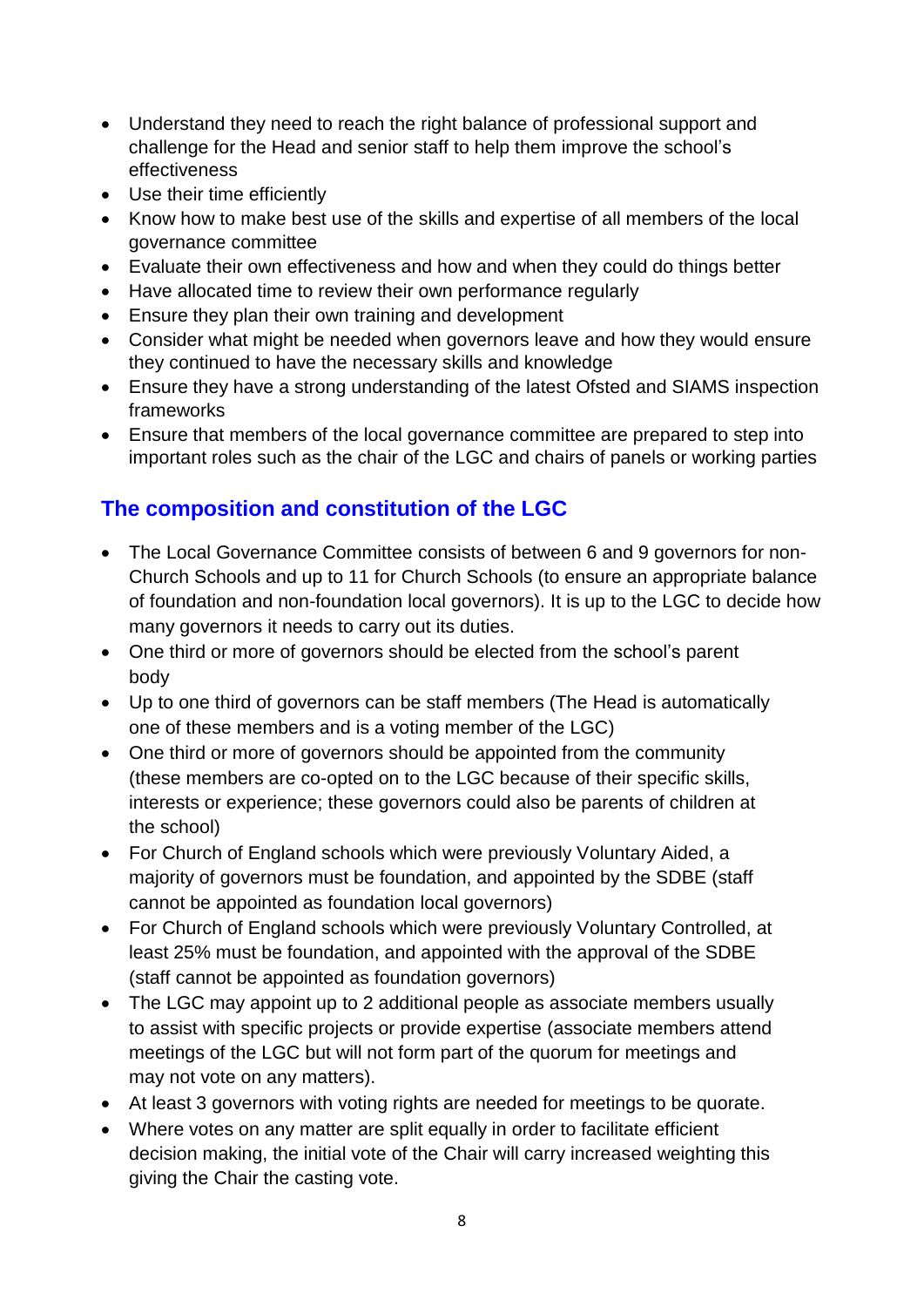• LGCs will not operate sub-committees, but working parties can be created to support the development of particular projects or activities.

# **Duties of the Local Governance Committee**

The Trust Board delegates the strategic oversight of the school to the LGC with the following duties:

#### **Vision and Accountability**

- The LGC will be expected to carry out the Trust Board's vision, in a way which is appropriate to the specific ethos and community characteristics of each school. Each school should produce a clear vision statement for publication to all the stakeholders for the school
- The LGC will ensure that the Christian distinctiveness of Church Schools, and the ethos and uniqueness of all schools, is cherished and celebrated
- The LGC will be expected to comply with statutory regulations, policies, procedures and decisions of the Trust Board
- The LGC will be expected to implement the policies set by the Trust Board (detailed in Appendix 2), for example policies regarding admission, safeguarding and health and safety
- The LGC has oversight of the school's activities and is expected to hold the school leadership to account for academic performance, safeguarding, the quality of care, ensuring a strong theological underpinning (in Church Schools) and provision for the pupils' experience at the school

#### **Budgets**

- Responsibility for all aspects of financial management, planning and budget monitoring is held at Trust Board level and implemented by the Executive Team and school leaders
- The LGC will receive a summarised annual budget plan and regular budget monitoring reports from the School Business Manager / Trust Business Director
- The LGC will provide support to monitor school expenditure in accordance with the appropriate authorisations

#### **Staffing**

- The LGC and Head will advise the Trust Board and the Executive Team regarding staffing provision and will make requests to address challenges
- The Trust Board is responsible for the appointment of the Head and may take an active role in the appointment of other members of the school's leadership team. Where such vacancies arise, the LGC should contact the CEO for specific advice and support. The CEO will keep the Trust Board informed
- The Trust Board is responsible for the dismissal of the Head in line with HR procedures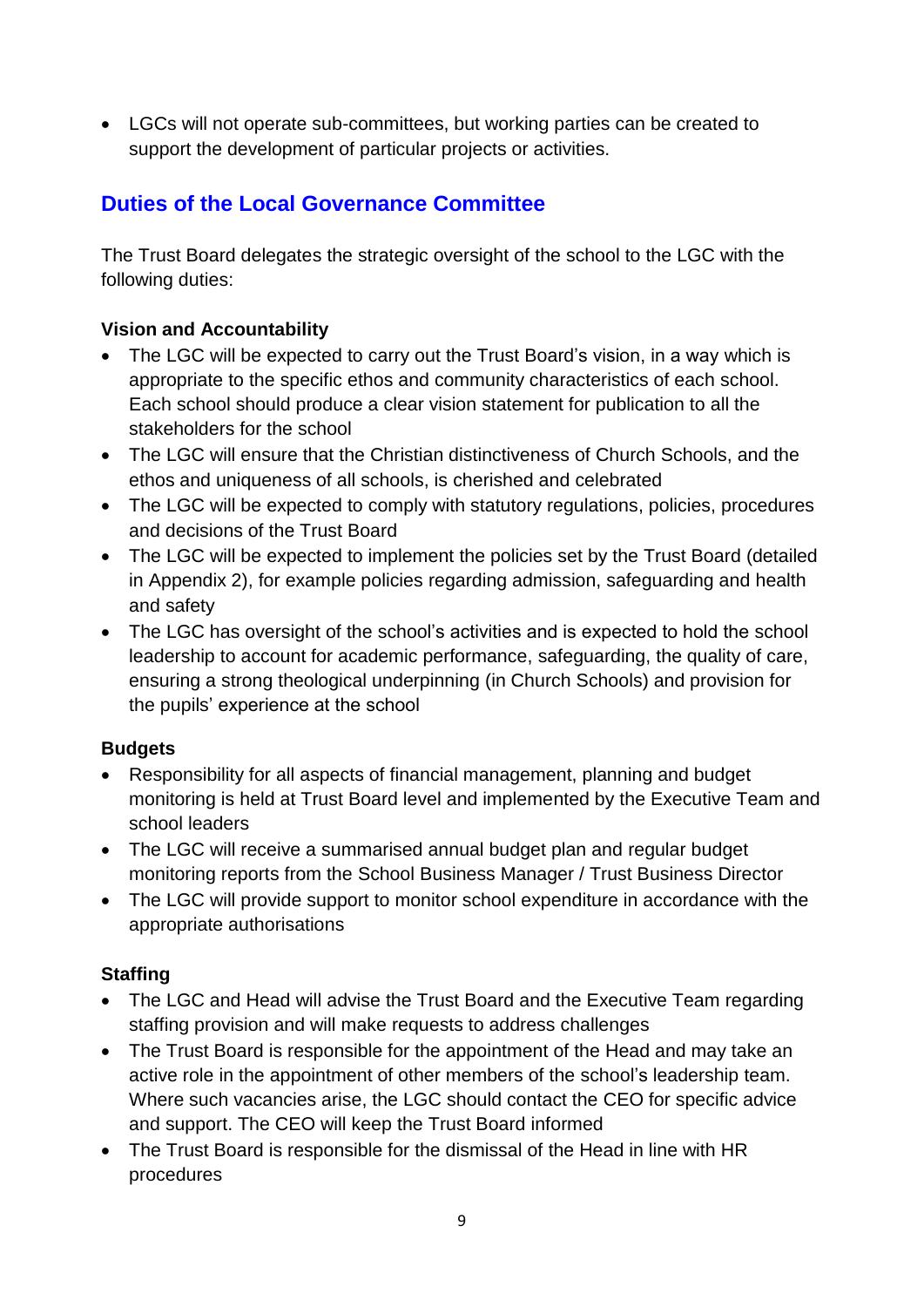- The LGC and Senior Leadership Team (SLT) at the school will be responsible for discussing and recommending strategic changes to the staffing structure, in line with the Trust's staffing direction, to the Executive Team. Staffing policies are set by the Trust Board and schools are expected to implement these
- Other School staff are appointed by the SLT and Executive Team. It is advised that three interviewees are involved in posts above MPR 6 and no fewer than two for all other posts. Governors should be involved in the recruitment process for staff with Teaching and Learning Responsibility (TLR) points or other senior leader posts in the school. The LGC may also decide to be involved in other appointments if considered appropriate
- The LGC will support Trust development by enabling staff to be released to support development projects within, across or outside our schools, and/or delivery of Trust business designed to limit incurring central costs.

#### **Curriculum**

- The LGC will establish curriculum policies in line with the overarching curriculum guidance provided by the Trust Board. The LGC will monitor the policies' implementation.
- Governors need to be fully aware of the Ofsted and SIAMS frameworks and the requirements of the curriculum, and be able to articulate the school's curriculum intent, implementation and impact plans

#### **Performance Management (appraisal)**

- The Chair of the LGC will advise the CEO regarding the Head's appraisal with support from an external adviser appointed by the Trust Board. Heads across the Trust will come together to ensure that performance targets are in line with Trust Board priorities. Remuneration for the Head is considered by the Trust Board Remuneration Committee following recommendations from the Chair of Governors and CEO
- Through the LGC renumeration panel, governors will support Heads to make teacher appraisal pay recommendations which will be approved/declined by the Executive team.

#### **Target Setting**

- Guidance on published performance target setting procedures is provided by the DfE on an annual basis. Governors are expected to be familiar with this information in order that they can ask appropriate questions to senior leaders in the school
- The LGC will be responsible for setting and publishing targets for pupil achievement and ensuring these are available for members of the community. Pupil achievement targets should be set and approved in the autumn term LGC meeting this should include ambitious targets for that academic year ahead and projections for the following academic year as well. These targets should be sent to the Trust Board by the end of the first week of December each year.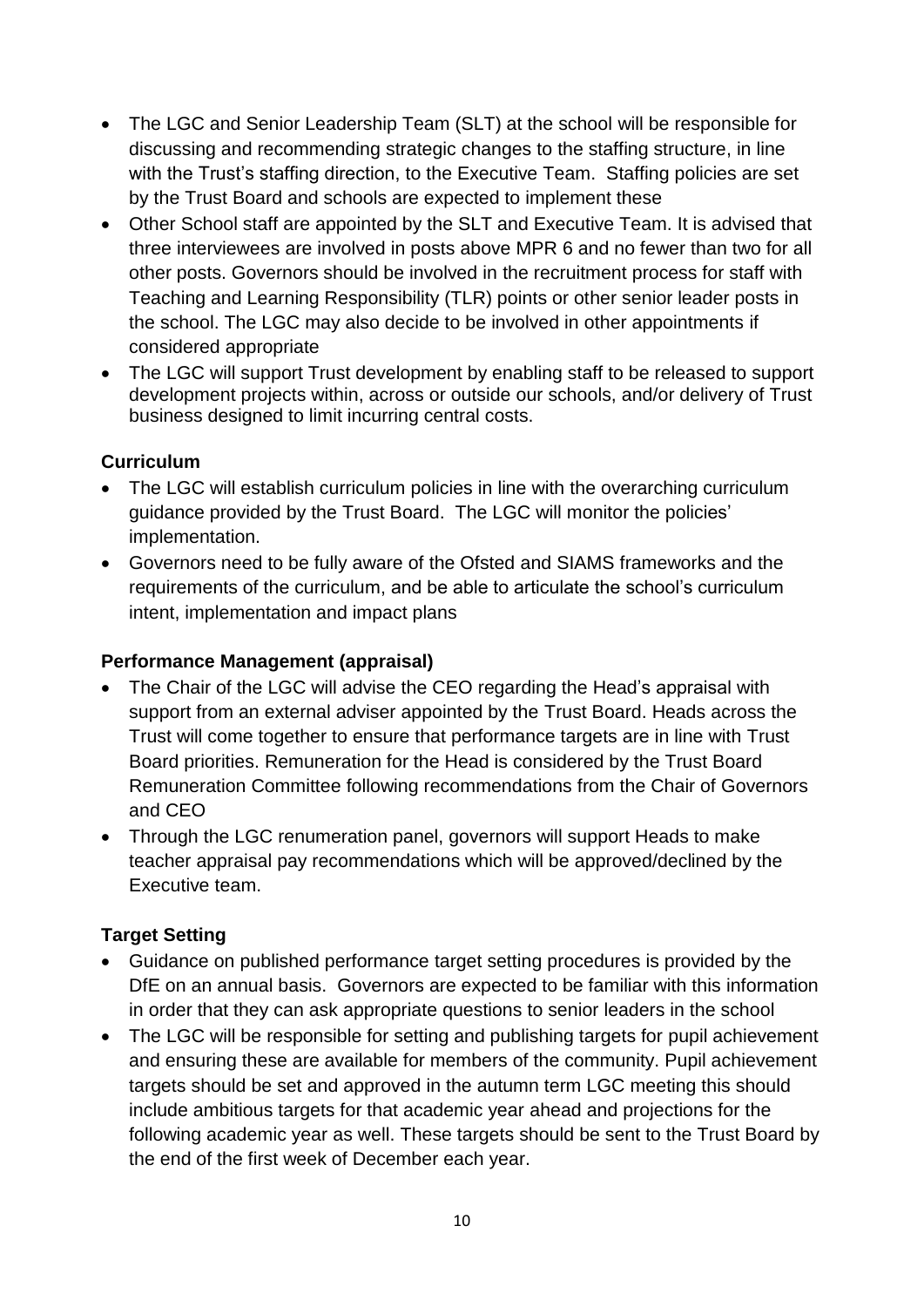#### **Pupil Discipline/ Exclusions**

- The LGC will be responsible for the establishment of a behaviour policy for the school which is in line with best practice nationally and which encourages positive behaviour in the school. It will also monitor the use of both fixed term and permanent exclusions.
- The LGC will need to decide whether or not to confirm all permanent exclusions and fixed term exclusions where a pupil is either excluded for more than 15 days in total in a term or the exclusion would mean that the pupil would miss a public examination (Statutory Assessment Test = SATs). All exclusions will be reported to the Trust Board.

The LGC will establish a panel of at least three governors to consider each decision by the Head to permanently exclude a pupil from the school and either confirm the Head's decision or direct reinstatement. The CEO must be consulted before a decision is made. In making this decision, the panel should be mindful of the impact of their decision on the individual pupil, on the pupils in the school in general and on the Head's responsibility to maintain good order and safety in the school. The decision to exclude a pupil must be seen as lawful, reasonable and fair – please refer to the document School Exclusion; [https://www.gov.uk/government/publications/school](https://www.gov.uk/government/publications/school-exclusion)[exclusion\)](https://www.gov.uk/government/publications/school-exclusion)

For full details of the Head's and Governors' responsibilities for exclusions please read the above.

#### **Admissions**

• The Trust Board usually adheres to the Admissions Policy applying to community schools within the Local Authority (LA). The LGC may wish to consider amendments to the (LA) policy if they feel it does not best fit the needs of its local community. If this is the case the LGC must discuss its proposed changes with the CEO before final approval by the Trust Board.

#### **Collective Worship**

• Where the school does not have a religious character, the LGC will be responsible for the arrangements for collective worship. For Church Schools, the Trust Board will have responsibility for the arrangements for collective worship and RE, but this may be delegated to the LGC.

#### **Premises and Insurance**

• Responsibility for all aspects of premises management and insurance is held at Trust level

#### **Health and Safety**

- The LGC will ensure the Trust Board's Health and Safety Policy and its supporting procedures are in place.
- The LGC will appoint a governor with responsibility for health and safety.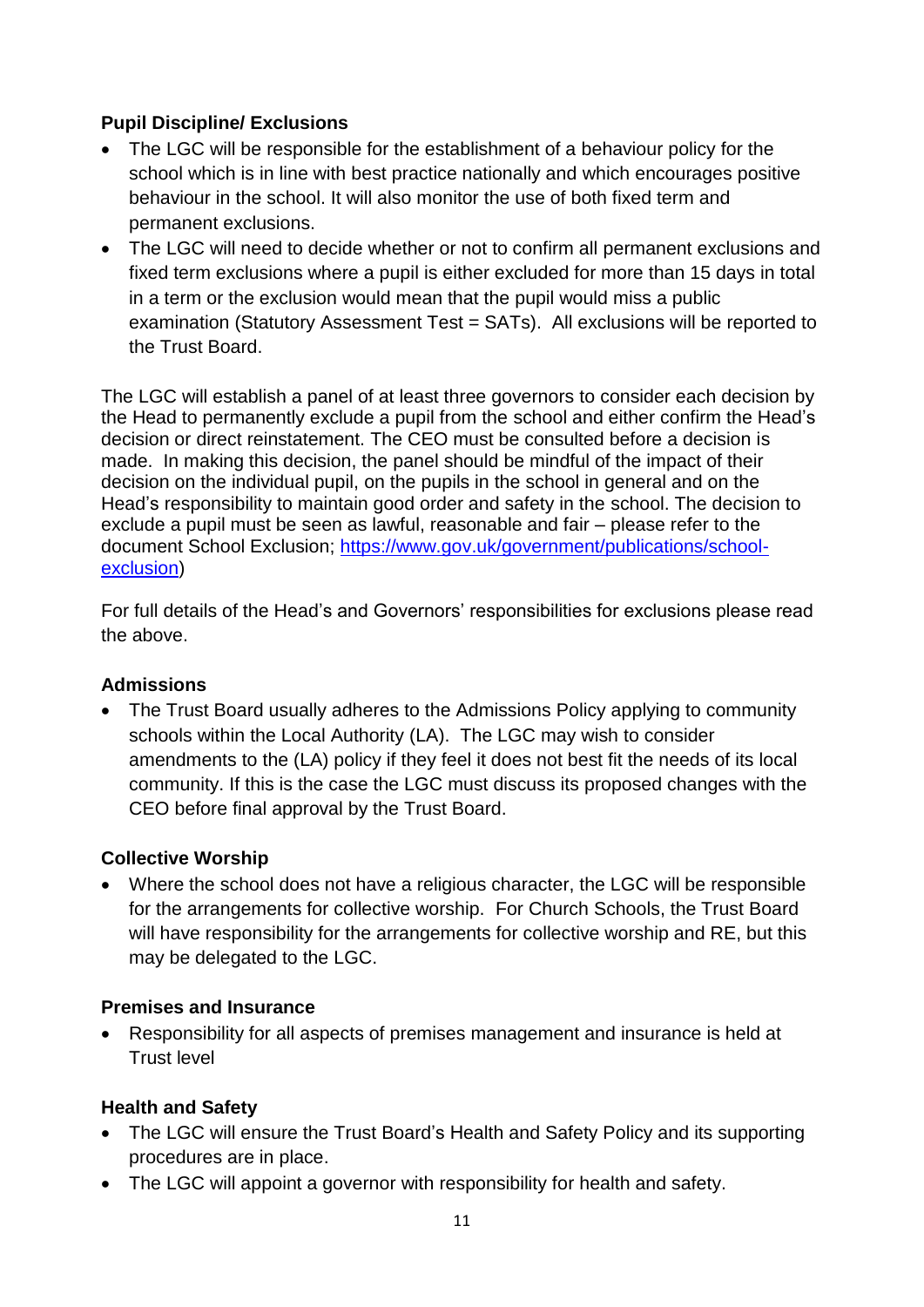#### **School Organisation**

• The LGC will be responsible for the structure of the school day and for the arrangements for school lunches, being mindful that nutritional standards are being met.

#### **Information for Parents**

- The LGC will be responsible for ensuring that there are good arrangements in place to provide information to parents, and will attend and/or lead consultation meetings. The DfE have published the information that should be available for parents and carers on school websites
- Governors are expected to undertake an annual audit of the web-site to ensure the school is compliant with DfE expectations
- The LGC will be the first port of call for parents raising concerns about the leadership of the school

#### **LGC Procedures**

- The LGC will establish and maintain a register of Governors' financial interests and regularly check that there are no conflicts of interest (Pecuniary Interests Form). The LGC will also approve and set up a Governors expenses scheme if it requires one.
- Governors should act in the best interests of the School and the Trust at all times. There is a Pickwick Academy Trust Code of Conduct for governors (at the end of this handbook). Governors should read and sign a copy of this to signify that they will follow the guidance contained within it following which they will be given a Governor Hub login where all Pickwick Academy Trust information is located.
- The Trustees of the Trust Board reserve the right to withdraw delegated powers from the LGC and/or reorganise it at any time.

On appointment each governor should read and agree to comply with:

- Pickwick Academy Trust's Scheme of Delegation
- Pickwick Academy Trust's Local Governance Committee Handbook
- The Governors Code of Conduct (at the end of this handbook)
- NGA Governor Induction Handbook (available from NGA Governor Support website:
	- o [https://www.nga.org.uk/Guidance/Legislation,policies-and](https://www.nga.org.uk/Guidance/Legislation,policies-and-procedures/Government-advice-and-guidance/Governors-Guide-to-the-Law.aspx)[procedures/Government-advice-and-guidance/Governors-Guide-to-the-](https://www.nga.org.uk/Guidance/Legislation,policies-and-procedures/Government-advice-and-guidance/Governors-Guide-to-the-Law.aspx)[Law.aspx](https://www.nga.org.uk/Guidance/Legislation,policies-and-procedures/Government-advice-and-guidance/Governors-Guide-to-the-Law.aspx)
- Pickwick Academy Trust's Induction Policy
- Pickwick Academy Trust's Handbook
- The written undertaking to uphold the Objects of the Trust
- And any terms of reference for panels or working parties which may apply to that governor.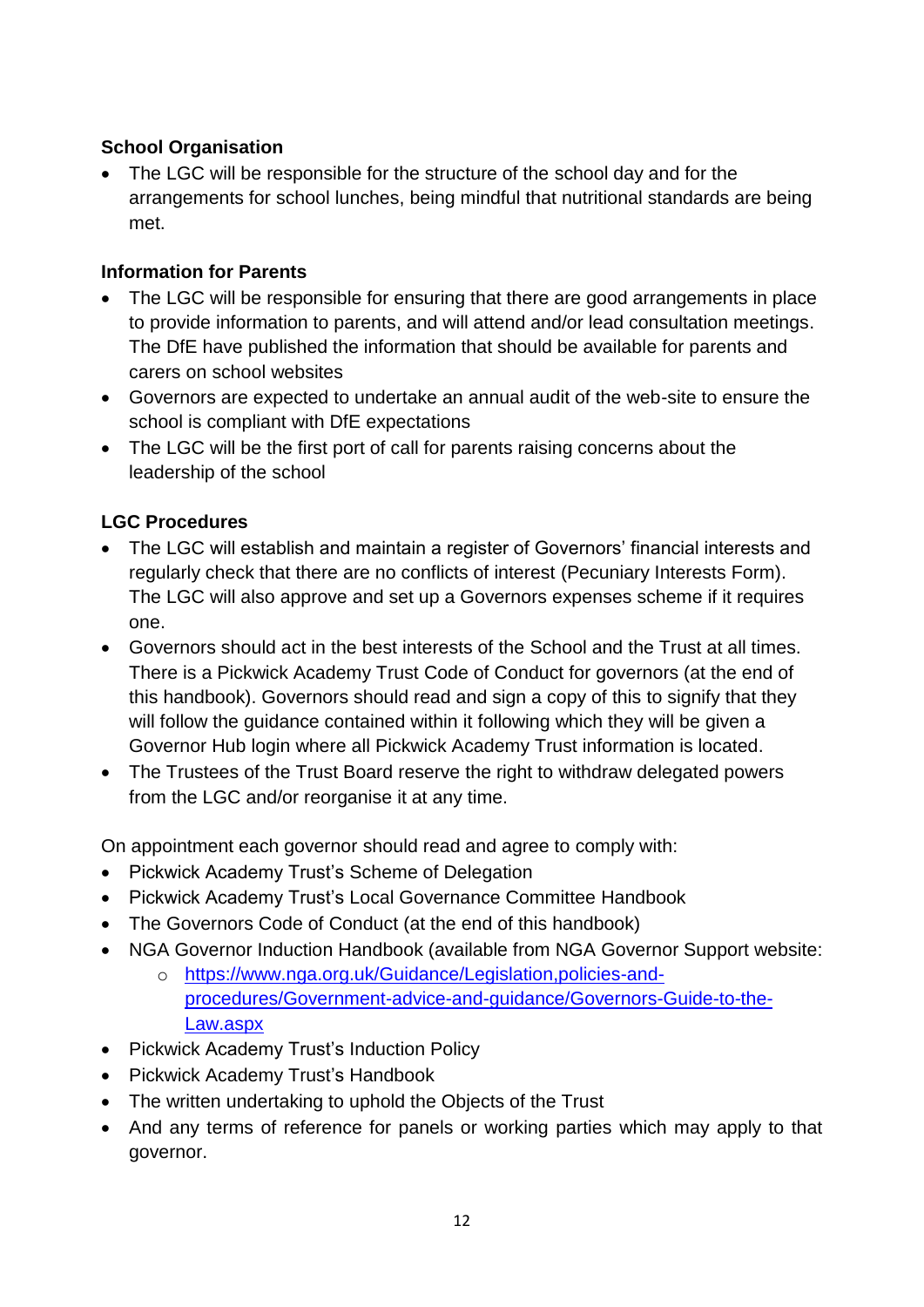Governors will be expected to carry out training and take part in regular self-review. Governors should take charge of their own training both individually and as a team. The Trust Board will provide specific training to governors but otherwise LGCs should commission training according to their needs.

# **Roles and Responsibilities of Governors**

The appointment of the Chair and the Vice-Chair of Governors of each LGC will be ratified by the Trust Board annually. In the absence of the Chair, the Vice-Chair will lead the meetings of the LGC and take "chairs action" if necessary. At a meeting where neither the Chair nor the Vice-Chair is present the LGC will elect a Chair from those present for the duration of that meeting as long as it remains quorate.

#### **Role of the Chair and Vice-Chair of Governors**

The Chair of the LGC is responsible for the efficient running of governors' meetings. They will liaise with the clerk to the LGC and the panel or working party Chairs to ensure that agendas and associated papers are prepared in good time and circulated before the meeting. This should, as a minimum, be 7 days. It will be the expectation that governors will have read the papers before the meeting to contribute to the effective and efficient government of the school. Ideally no meeting of the LGC should exceed two hours and it is the Chair's role to ensure proper discussion and participation within this timescale.

The Chair will be expected to meet regularly with the Head and establish a professional working relationship with the Head and the Senior Leadership Team of the school.

The Chair of Governors is expected to meet with the Chief Executive Officer regularly throughout the year to report on and review the school's overall performance. This may be through formal 360 review meetings which include the Head, via attendance at the School Improvement/Finance Committee meetings or via Chairs Forum meetings.

#### **Role of the Clerk to the Governors**

The LGC is responsible for the appointment of the clerk to the governors. This is a crucial role for the smooth running of the LGC. Not only should the clerk prepare agendas and circulate papers under the guidance of the Chair of Governors, they are also responsible for the efficient preparation of minutes of the meetings and their circulation. The clerk will need to maintain a register of interests of governors and keep careful details of attendance, absence and apologies to enable the Chair to monitor the commitment of each Governor.

A copy of LGC meeting minutes will need to be uploaded onto Governor Hub. The clerk will be expected to be familiar with this 'Local Governance Committee Handbook' and the terms of reference prepared by Pickwick Academy Trust and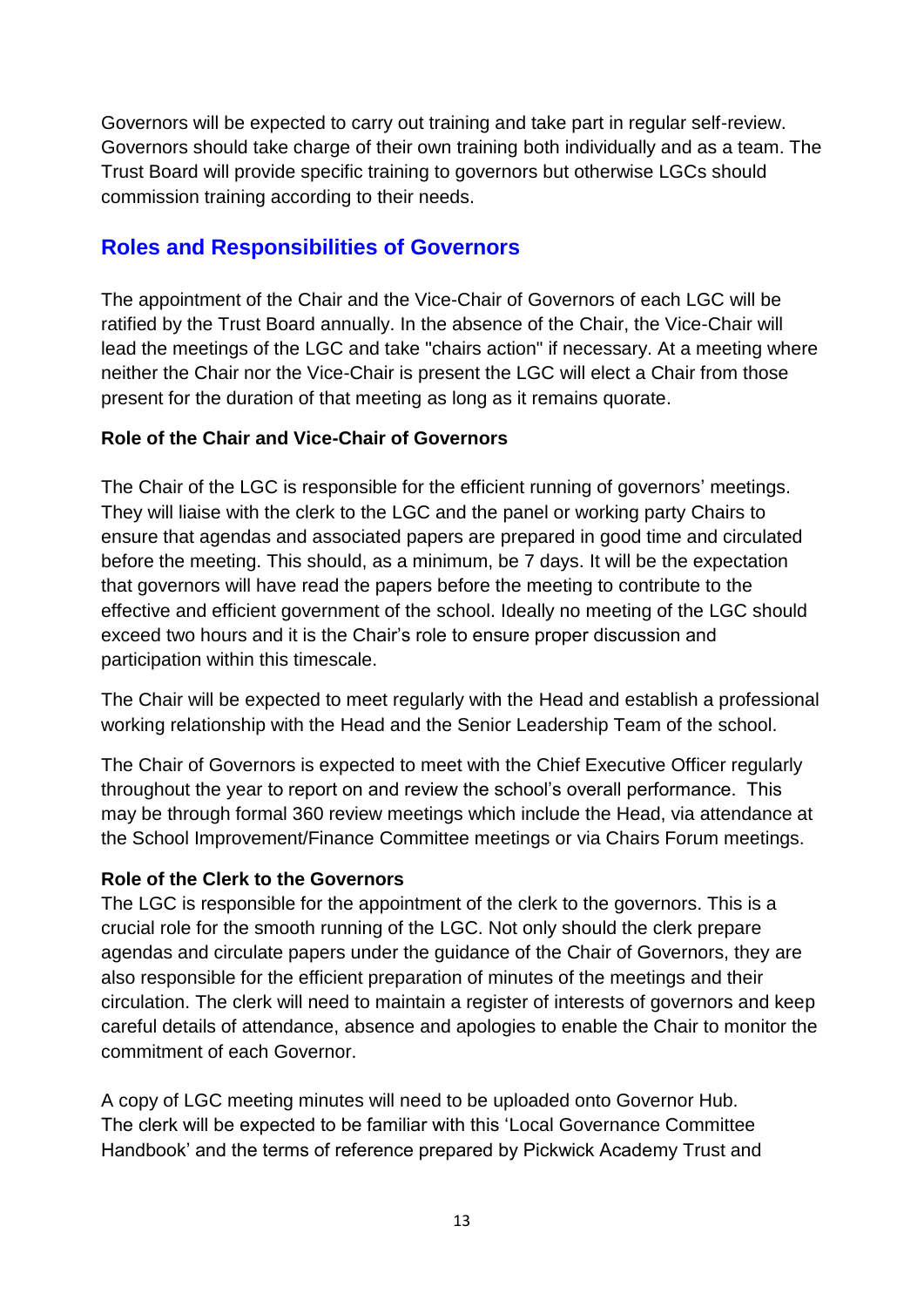provide advice to the Chair and the LGC on proper procedure for all aspects of their work.

The Clerk may assist in ensuring that the election process for Parent/Carers governors is carried out correctly and may be expected to support the disciplinary process by taking minutes as required. Arrangements for these events may, however, vary from school to school.

#### **Governors with Additional Responsibilities**

Individual governors will be asked to take responsibility on behalf of the LGC for the oversight of key aspects of the life of the school. Each governor will work with the school and provide reports to the LGC and Trust Board on their link area. These must include:

- Special educational needs and disabilities
- Safeguarding
- Health and safety
- The allocation and effectiveness of pupil and sports premiums
- Curriculum
- SIAMS (Church schools)
- Christian distinctiveness (Church schools)

LGCs may also want to nominate a school improvement, finance, staffing, vision and values, and/or wellbeing link governor role

#### **The SEND Governor**

The governor with responsibility for Special Educational Needs (SEND) will be expected to liaise with the Senior Leadership Team and the SEND Coordinator as their key focus area during visits to the school. The SEN Governor should know how the children with SEND are identified and how this is used to ensure that pupils with SEND receive the help they need to access the curriculum and participate in the full life of the School. The SEND Governor should organise regular meetings with the SEND Coordinator and focus on SEND issues during School visits.With the Heads, the SEND Governor should be able to report back to the LGC on the work being done in this area and inform the LGC of any issues that might arise.

#### **The Safeguarding Governor**

The LGC needs to be satisfied that proper safeguarding procedures are in place as part of the safeguarding policy which should meet statutory requirements. It is the role of the governor with responsibility for safeguarding to take an interest in this area and keep the LGC up-to-date on changes or issues that might arise, supported by the Head.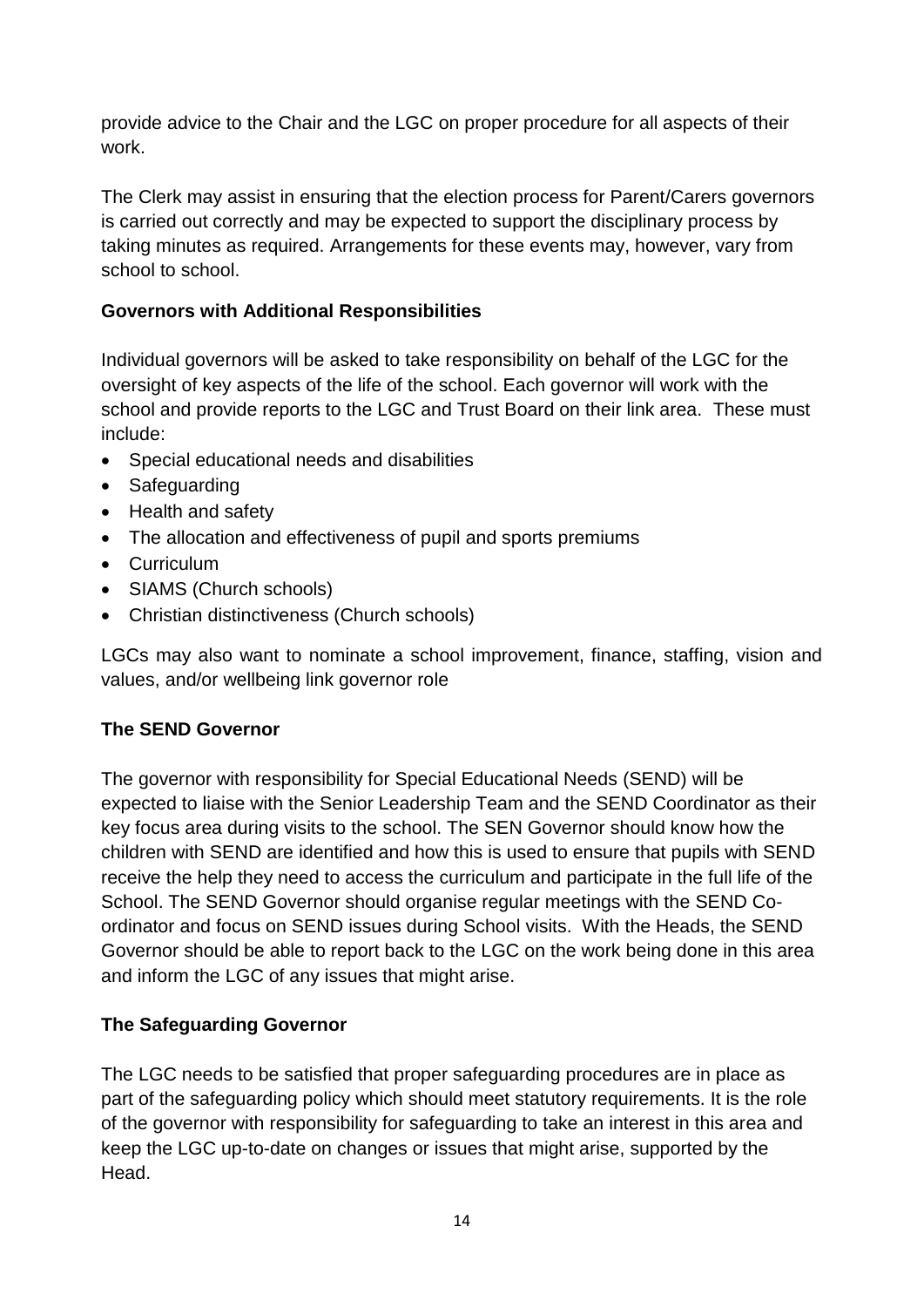Ofsted have noted in the past that good practice includes:

- high-quality leadership and management that makes safeguarding a priority across all aspects of a school's work
- stringent vetting procedures in place for staff and other adults
- rigorous safeguarding policies and procedures in place, written in plain English, compliant with statutory requirements and updated regularly; in particular, clear and coherent child protection policies
- child protection arrangements that are accessible to everyone, so that pupils and families, as well as adults in the school, know who they can talk to if they are worried
- excellent communication systems with up-to-date information that can be accessed and shared by those who need it
- a high priority given to training in safeguarding, generally going beyond basic requirements, extending expertise widely and building internal capacity
- robust arrangements for site security, understood and applied by staff and pupils
- a curriculum that is flexible, relevant and engages pupils' interest; that is used to promote safeguarding, not least through teaching pupils how to stay safe, how to protect themselves from harm and how to take responsibility for their own and others' safety
- courteous and responsible behaviour by the pupils, enabling everyone to feel secure and well-protected
- well thought out and workable day-to-day arrangements to protect and promote pupils' health and safety
- rigorous monitoring of absence, with timely and appropriate follow-up, to ensure that pupils attend regularly
- risk assessment taken seriously and used to good effect in promoting safety

The Safeguarding Governor will work with the designated child protection member of SLT to support the development of outstanding practice. The Trust Board's Safeguarding Policy is a matter for the whole LGC and the Safeguarding Governor will ensure that other governors are properly informed of the key issues.

The Safeguarding Governor must ensure that all members of the LGC are aware of Keeping Children Safe in Education and their statutory responsibilities.

The Safeguarding Governors can liaise with the Trust Board's Safeguarding Link **Trustee**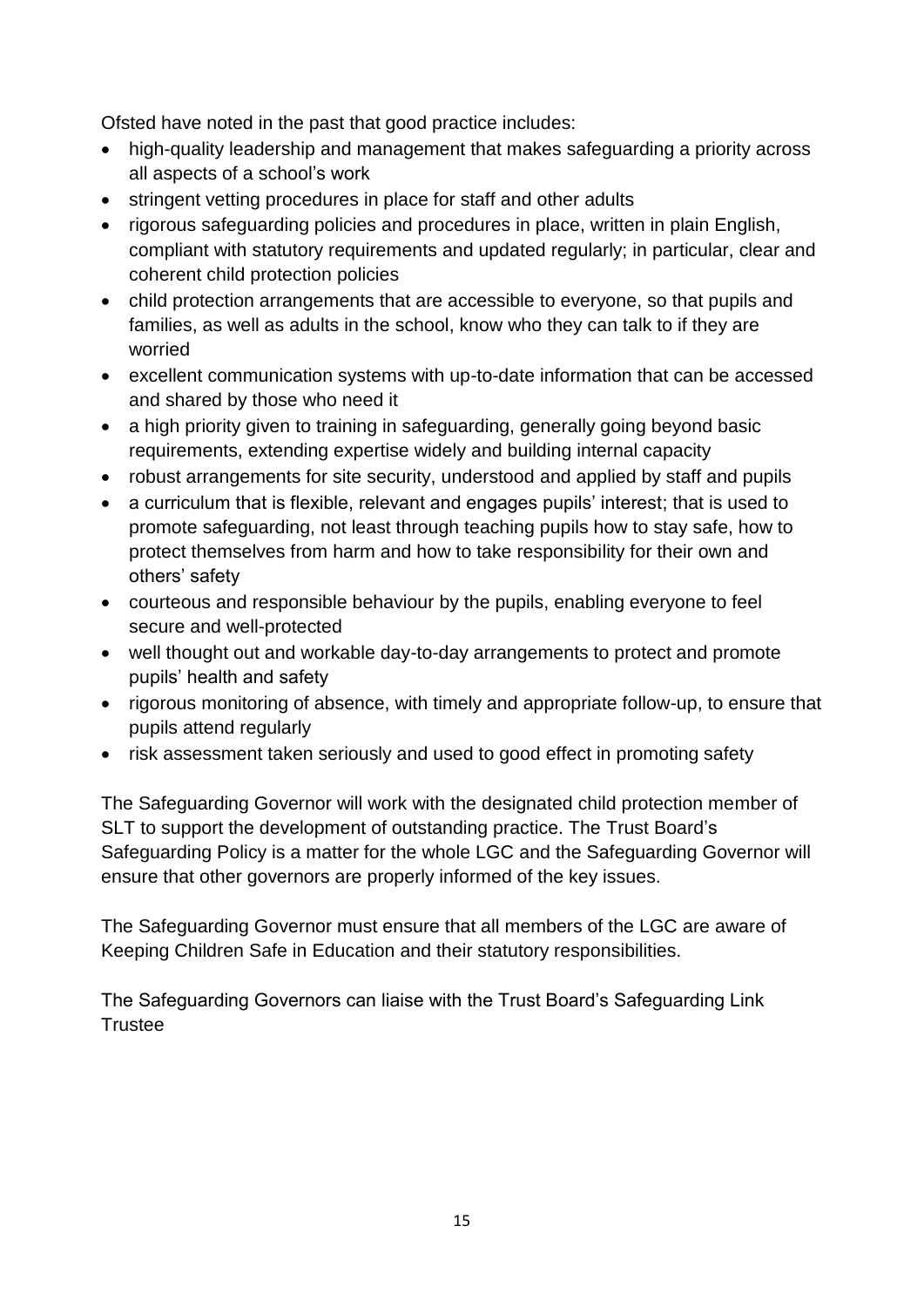#### **The Health and Safety Governor**

The governor responsible for Health and Safety should liaise with the Head and the school's nominated Health & Safety lead to ensure that the requirements of health and safety for the school and Trust Board are properly carried out.

Each school should have Health and Safety as a standing item as part of their LGC meetings to enable the Health and Safety governor to feedback findings/issues/concerns. The LGC have responsibility to ensure Health and Safety is under constant review.

The LGC could decide to form a working party to cover all aspects of Health and Safety if so they should meet once each term and will:

- ensure that staff are appropriately trained in health and safety
- ensure that visitors and contractors on the site comply with Health and Safety regulations and best practice
- identify any concerns around the site which might be a hazard to users of the School
- make recommendations to the Heads and the LGC for site safety improvements within the available funding
- ensure that agreed systems are complied with

The Health and Safety Governor should regularly report to the LGC on Health and Safety matters and participate in a site inspection at least once a year, and may be required to meet with the Trust's Business Director and Health & Safety Link Trustee.

#### **The Pupil Premium and Disadvantaged (Social Mobility) Governor**

This governor should monitor the effectiveness of the use of the Pupil Premium and ensure that the LGC is informed of progress and issues related to this, in particular impact on pupil progress and achievement. Guidance on good practice in spending pupil premium money can be found in DfE document "The Pupil Premium: how schools are spending the funding successfully to maximise achievement".

#### **Curriculum Link Governor**

Ofsted has changed its focus when inspecting schools and is now much more focussed on the quality of the curriculum: its intent; implementation; and impact, and how well leaders and teachers can articulate this. There is concern within the DfE and Ofsted that a strong focus on the delivery of English and Maths has narrowed the curriculum for pupils within the primary sector. It is important the curriculum link governor has a strong understanding of the school curriculum, what pedagogy sits behind it and how teachers are planning for and delivering carefully designed skills and knowledge progression within the classroom. The governor needs to understand how the school is monitoring the impact of the curriculum on pupil outcomes across key stages including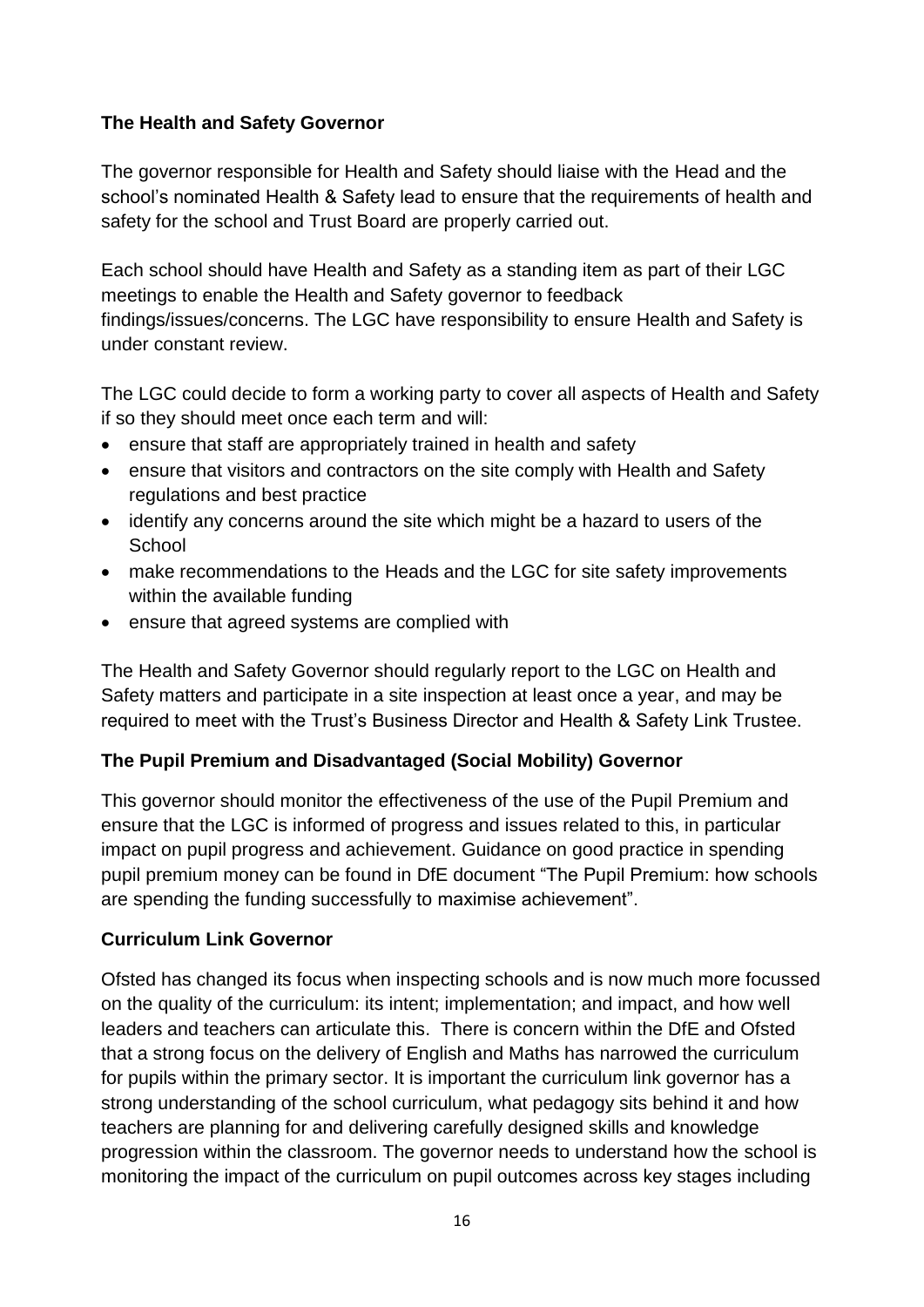the Early Years Foundation Stage, as well as the approach used by the school regarding the Sex Education Policy.

The curriculum link governor is expected to disseminate their findings to the LGC using the expertise within the school to formulate appropriate conclusions. This governor should be ready to speak to Ofsted or other people monitoring the schools performance; an in-depth knowledge and understanding is fundamental to this role.

## **Local Governance Committee Meetings**

Meetings of the LGC should be purposeful and effective, and make efficient use of the time that volunteer governors generously give to support the school.

All governors must respect confidential items, and take collective responsibility for confidentiality. All governors have a responsibility to consider the needs of all children, not just their own. There is an expectation that all LGC members undertake some governor training each year.

The LGC should meet at least six times a year. Each meeting should be no longer than 2.5 hours (if a meeting runs over it should be stopped and a further meeting arranged).

At least three governors with voting rights are required for meetings to be quorate.

Along with the standard items for each meeting (please see example agendas on the Trust's governance calendar) there should be:

- Reports from any panels or working parties (should they be used)
- Reports from the SEND, Curriculum, Safeguarding, SIAMS / Christian distinctiveness (church schools), Health and Safety and Pupil/Sports Premium Governors if applicable
- Report from the Chair on any actions taken in the interim period
- The Head's report (which will also be submitted to the Trust Board). This report will generally be the main agenda item and should embrace the key issues that governors will need to assess the progress of the School (see below).
- Identification of risks to safety and welfare, operational performance including the development and monitoring of mitigating actions.
- No AOB items should be tabled at LGC meetings all matters must go through the Chair; individuals can request an item to be added to the agenda in good time (ideally 7 days before the meeting) to allow the issue to be itemised for governors to consider before the meeting.
- Agree items to be escalated to the Trust Board

Governors should become familiar with the key data sets which show them how the school is performing. This will include the Data Dashboard which provides a simple and accessible visual representation of key performance data. It is anticipated that the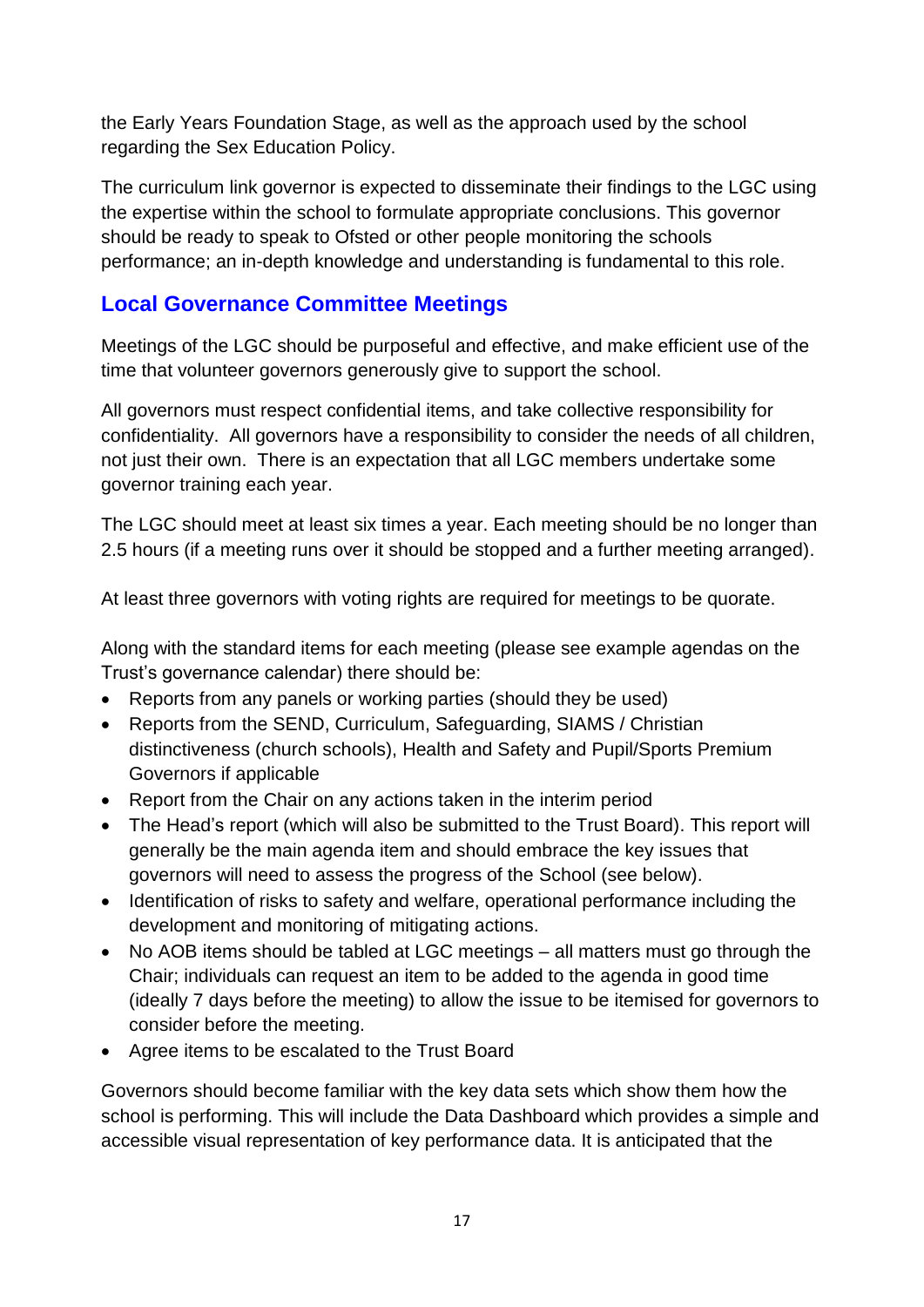Head's report to governors will include reference to and training in the more complex data.

At every LGC meeting there should be an update on pupil achievement, including attendance and exclusions. There are key questions for governors to ask about any data they are presented with regarding school improvement.

- What does it mean?
- Why is it like this?
- What are we doing about it?
- How successful have we been so far?
- What are the plans/strategies for improving that?
- How shall we monitor that progress is being made and that leaders are held appropriately to account?

The LGC will meet at specific times of the year and the governors should expect to be able to gauge progress in the school from one meeting to the next. In order to do this, governors need to ask:

- Where were we at the last report?
- Where are we now?
- What progress we have made?
- What issues are still outstanding and why?
- How do we know?

Appropriate challenge is required between the LGC and the Head / SLT of the school. To ensure that this good practice is seen by Ofsted and in SIAMS inspections, it is crucial that key questions and challenge is clearly minuted by the Clerk to the LGC.

#### **Head's Report**

The Head will provide a report to the LGC at each meeting. The Head's report for each school will vary according to the context of the school and the issues facing it at particular times. The headings marked with an asterisk (below) reflect the areas of focus for Ofsted and each of these must be covered in the Head's report with supporting data as appropriate.

#### Outline:

- Pupil matters, including pupil voice
- Parent and community engagement
- Staff matters
- School activities/celebrations
- School progress
	- o Outcomes for pupils\*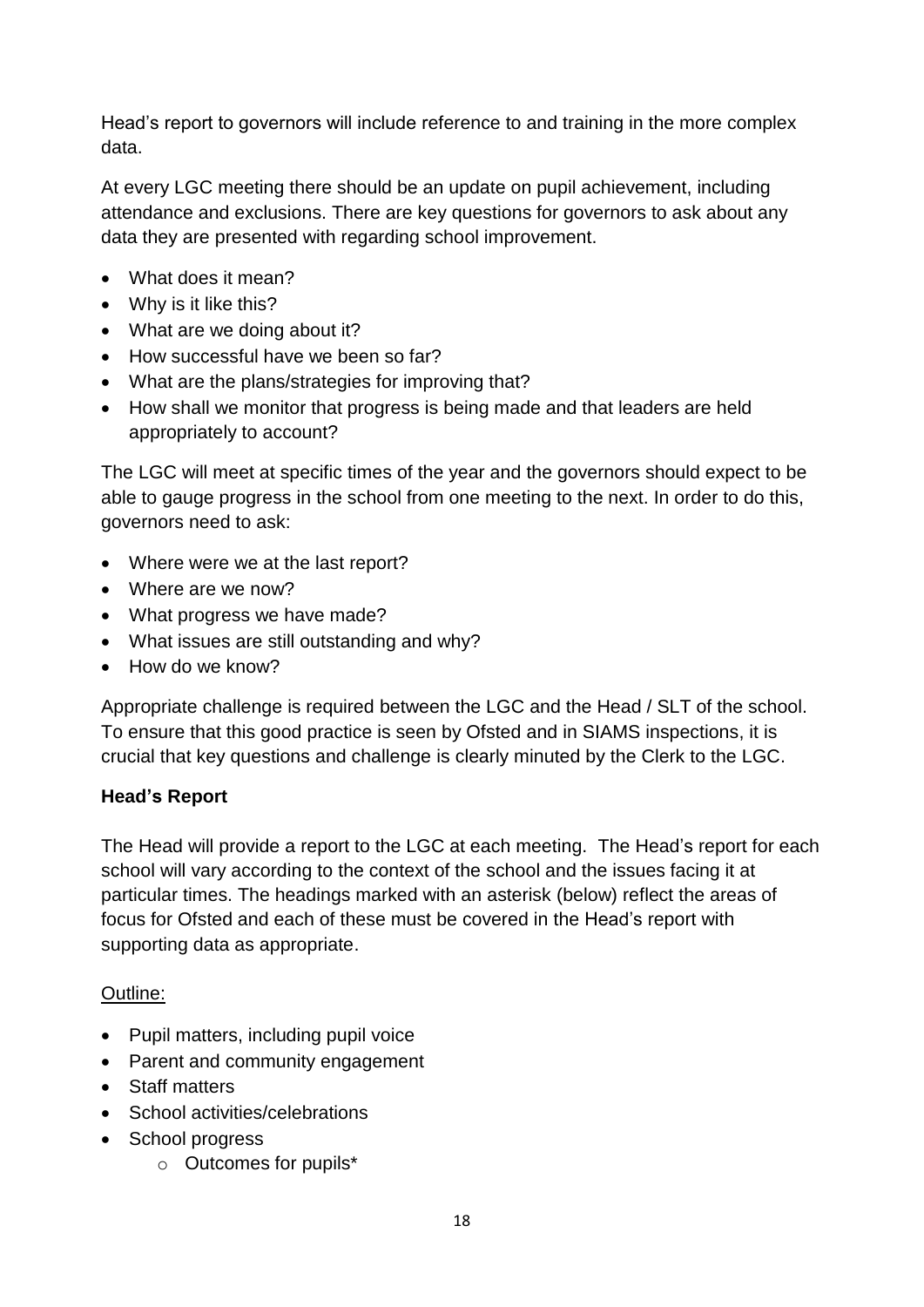- $\circ$  Quality of teaching and learning\*
- o Personal development, behaviour and welfare\*
- o Leadership and management\*
- o Overall effectiveness
- o Early Years Foundation Stage\*
- Vision and Values / SIAMS
- Pupil premium update
- Plans for the future
- Risk Register

In terms 2, 4 and 6 the Head will use the Trust's 'Head's report' format including performance data, which will also be sent to the Trust Board for information.

# **Code of Conduct**

Governors should conduct themselves at all times in accordance with the Trust Board's Code of Conduct for governors (see below). Governors should be given a copy of this Handbook by the clerk to the LGC when joining as new starters and/or at the first meeting as part of the LGC and will be asked to confirm that they are willing to comply with the Code of Conduct. The Code of Conduct is based on the National Governors Association (NGA) version with some amendments and additions. Pickwick Academy Trust expects the highest possible standards from all of its governors. It is assumed that any governor taking on the role has agreed to adhere to the Code of Conduct.

It should be a standing item on each LGC agenda to declare any potential pecuniary or business interest (related to that meeting). Such interests can vary and could include close relatives where a company they are associated with might gain from a school contract. Again, Governors have a duty to comply with this.

Being a member of an LGC is an important responsibility. We understand that at times it will be challenging but ultimately, we hope that it will be rewarding.

# Pickwick Academy Trust Code of Conduct for Governors

| No governor has individual authority or power by being a member of<br>the Local Governance Committee (LGC), unless it has specifically<br>been delegated; only the LGC as a whole can take actions or<br>decisions in accordance with the scheme of delegation, unless<br>agreed otherwise and formally minuted. |
|------------------------------------------------------------------------------------------------------------------------------------------------------------------------------------------------------------------------------------------------------------------------------------------------------------------|
| No governor should use his or her position to gain advantage in<br>other relationships with the academy or community (e.g. as a<br>teacher, employee, or parent).                                                                                                                                                |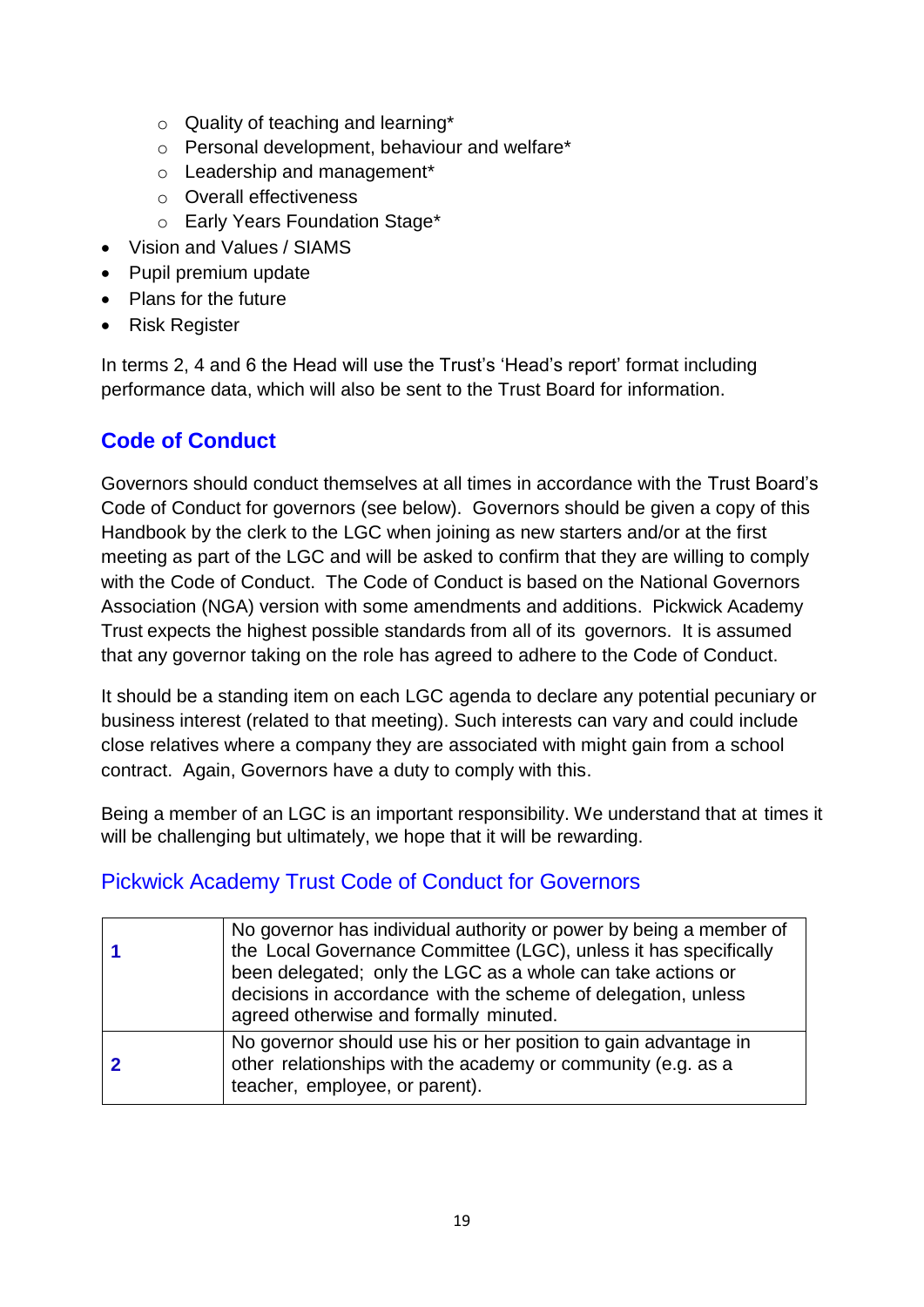| 3  | The LGC recognises that it administers a public Board funded by<br>local and national taxation. It therefore recognises the need to<br>ensure that its proceedings are open to public scrutiny. Minutes of<br>the most recent LGC and committee meetings will be displayed in a<br>public part of the academy, and requests to observe meetings will<br>be considered with regard to the importance of the accountability of<br>the LGC to the local community (while recognising the need to retain<br>confidentiality where individuals are under discussion).                                                                                                                      |
|----|---------------------------------------------------------------------------------------------------------------------------------------------------------------------------------------------------------------------------------------------------------------------------------------------------------------------------------------------------------------------------------------------------------------------------------------------------------------------------------------------------------------------------------------------------------------------------------------------------------------------------------------------------------------------------------------|
| 4  | All governors, however appointed or elected, recognise that they are<br>individually accountable to certain bodies or constituencies. All<br>governors, therefore, have a duty to consider the significance of LGC<br>discussions and decisions during their appointment. Elected<br>governors undertake to report to their elective bodies regularly, and<br>to initiate methods of gathering views on matters likely to be brought<br>before the LGC, where these are of a general nature or interest<br>connected with the welfare of the academy. Appointed governors will<br>consider ways in which the reason for their appointment may be<br>reflected in their contributions. |
| 5  | No governor may be mandated by his or her elective or appointing<br>board under any circumstances, although (s)he should report any<br>views expressed by members of that board.                                                                                                                                                                                                                                                                                                                                                                                                                                                                                                      |
| 6  | All governors are of equal standing, unless specifically delegated.                                                                                                                                                                                                                                                                                                                                                                                                                                                                                                                                                                                                                   |
| 7  | All governors are appointed, and should act, for the good of<br>the academy, whatever their constituency.                                                                                                                                                                                                                                                                                                                                                                                                                                                                                                                                                                             |
| 8  | Many governors have other relationships with the academy, such<br>as employee or parent. They should be particularly careful to<br>ensure that these relationships are conducted in a proper and<br>ethical manner.                                                                                                                                                                                                                                                                                                                                                                                                                                                                   |
| 9  | Governors will attend meetings punctually and be well prepared as<br>far as possible, having read supporting material and considered the<br>contributions they may make on agenda items.                                                                                                                                                                                                                                                                                                                                                                                                                                                                                              |
| 10 | Governors will not use any material learned at meetings for other<br>purposes, and no item designated as confidential will be discussed<br>outside the LGC.                                                                                                                                                                                                                                                                                                                                                                                                                                                                                                                           |
| 11 | Governors accept corporate responsibility for the decisions of the<br>LGC.                                                                                                                                                                                                                                                                                                                                                                                                                                                                                                                                                                                                            |
| 12 | Governors will treat other governors, staff, children, parents and<br>anyone else they may come into contact with in the course of their<br>work with respect. There will be no behaviour in the workplace<br>which might be seen as bullying, victimisation or harassment.                                                                                                                                                                                                                                                                                                                                                                                                           |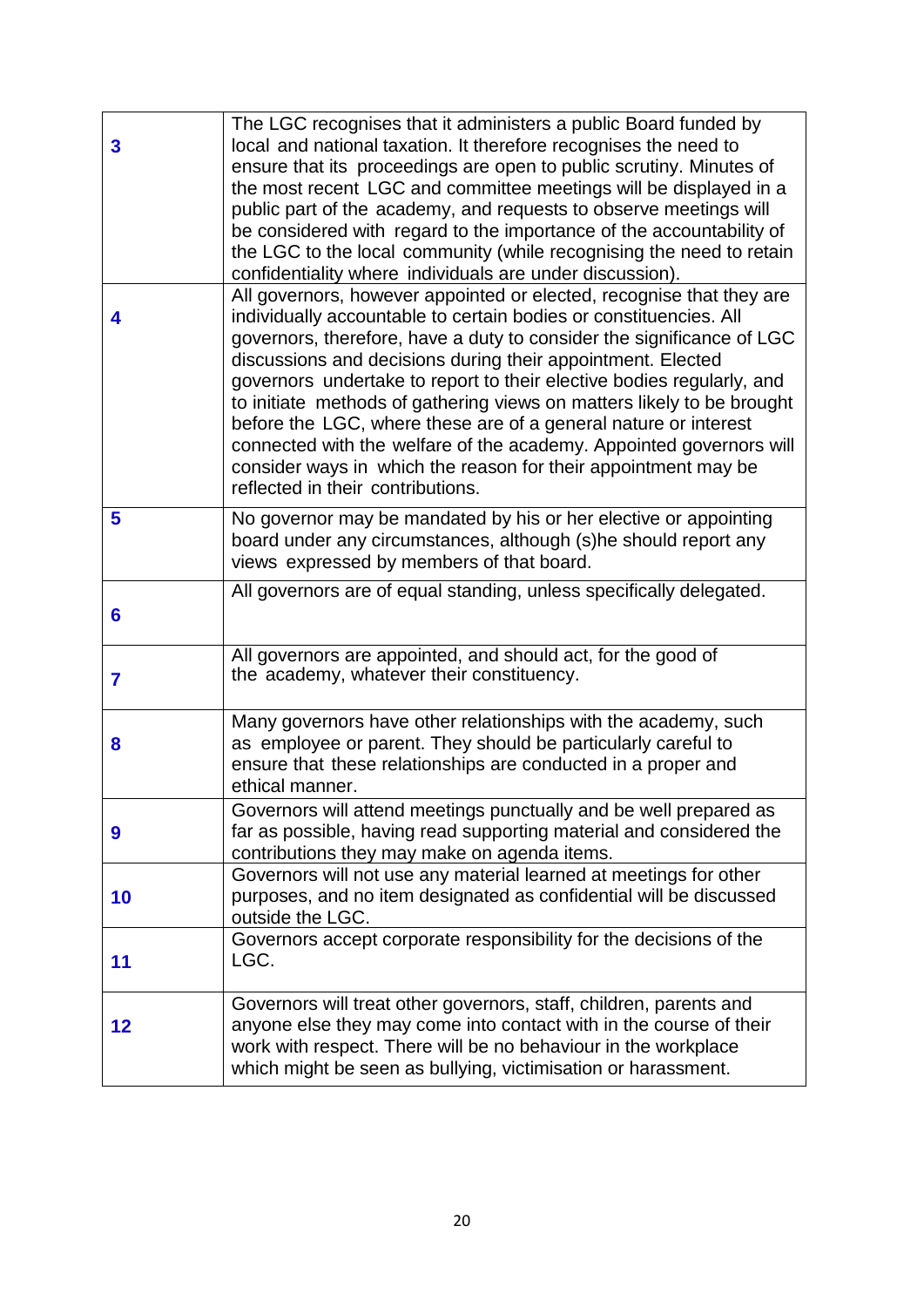|    | Governors will consider what individual skills, personal qualities and |
|----|------------------------------------------------------------------------|
| 13 | knowledge they possess, and put them to use for the good of the        |
|    | academy. They will be prepared to engage in appropriate                |
|    | continuing professional development throughout their period of         |
|    | office.                                                                |

## **Visiting the School**

It is important that governors visit the school to familiarise themselves with its working practices and evaluate its effectiveness. It is important to remember that these visits are not part of the monitoring of teaching and learning but serve to provide governors with an overview of the context within which staff and pupils are working. There is no substitute for seeing the school in action to inform the debate in LGC meetings and governors should aim to visit the school at least three times per year to build up a picture of it as a working organisation.

Visits to the school should be pre-arranged with the Head and have a clear purpose and structure. They should include visits into classrooms to see what is happening there as well as getting to know the staff and becoming familiar with the premises. Visits for those governors with specific responsibilities, such as the SEND or Curriculum Link Governor, should focus their visit on those areas as part of the role of ensuring that the school is meeting its statutory responsibilities.

Governors should adhere to the protocol set up by Pickwick Academy Trust for such visits to ensure that everyone; governors, staff and pupils; are aware of the nature and purpose of the governor visits to the school. The protocol includes:

- an agreed list of questions which link to the work of governors, e.g. in providing resources and monitoring the School Development Plan
- the time and date of the meeting agreed beforehand with the Head
- the agenda for the visit agreed with the Head
- on the day of the visit, arrive at reception and sign in in good time to meet with the Head to make sure that the planned visit is still possible
- be careful not to interrupt the lesson but, if opportunity arises, talk to the children and praise them (never criticise) for their work
- say thank you when you leave and try to find time for a few moments with the teacher for them to chat to you about the lesson and what was achieved
- write up your notes in the agreed format, remembering that it is not the governors' role to make judgements about teaching and learning.

Visits to the school may also take other forms such as attendance at Open Evenings and Parent Consultation Days, awards ceremonies and other events. It is good practice for governors to wear badges on these occasions identifying them as governors when they talk to anyone present.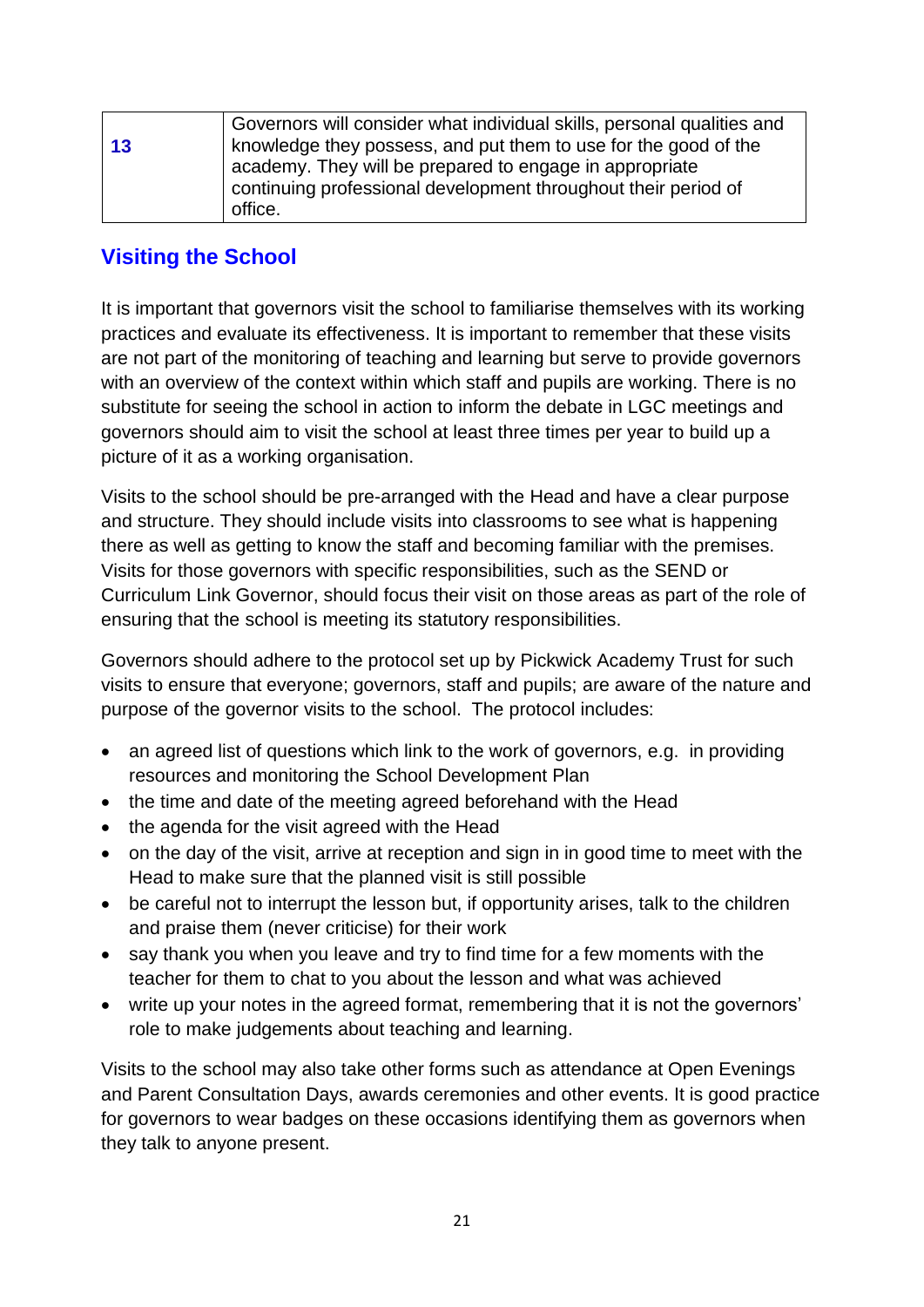# **Governor Recruitment, Development and Training**

#### **Recruitment and Induction of new Governors**

The LGC should keep the strength and skillset of governors under constant review. Governors are recruited according to their individual skills and potential to contribute to the work of the LGC of the school. Annual skills audits are expected in Pickwick Academy Trust schools. The skills audit will identify areas for future recruitment and aid succession planning. LGCs should be actively seeking potential future governors even where no current vacancy exists. With the approval of the Trust Board, identified potential new LGC members (up to 2) can be invited to participate and "learn the ropes" as Associate Members (if vacancies exist). This will provide an excellent induction to the work of the LGC and future-proof recruitment. New recruits should attend a meeting with the Chair of Governors for a full induction when they will be issued with a copy of this handbook and associated papers, and provided with key information about the membership of the LGC.

#### **Filling Governor Vacancies**

Whilst Pickwick Academy Trust is responsible for setting up the initial LGC on conversion to academy status, when further vacancies occur the LGC should take the following action:

**Governor vacancy** – identify an appropriate individual locally or use School Governors One Stop Shop (SGOSS) or Wiltshire's equivalent to source individuals. Take care in finding the right person who will commit to supporting the school, the Trust Board's ethos and have directly relevant skills and experience. For Church Schools, consideration will need to be given to ensuring the correct proportion of foundation governors are appointed and liaison with the SDBE will be required (see below) Once an individual is agreed upon the details should be sent to the CEO for information. Details of the Foundation local governor appointment process and Diocesan Board of Education policy are available from SDBE

**Parent Governor Vacancy** – the school should use the Pickwick Academy Trust parent governor election procedures available on Governor Hub to advertise, seek nominations and hold an election process as per the procedures. Once an individual is agreed upon the details should be sent to the CEO for information.

**Staff Governor Vacancy** – the school should use the Pickwick Academy Trust staff governor election procedures available on Governor Hub if it decides to appoint a staff representative. Once an individual is agreed upon the details should be sent to the CEO for information.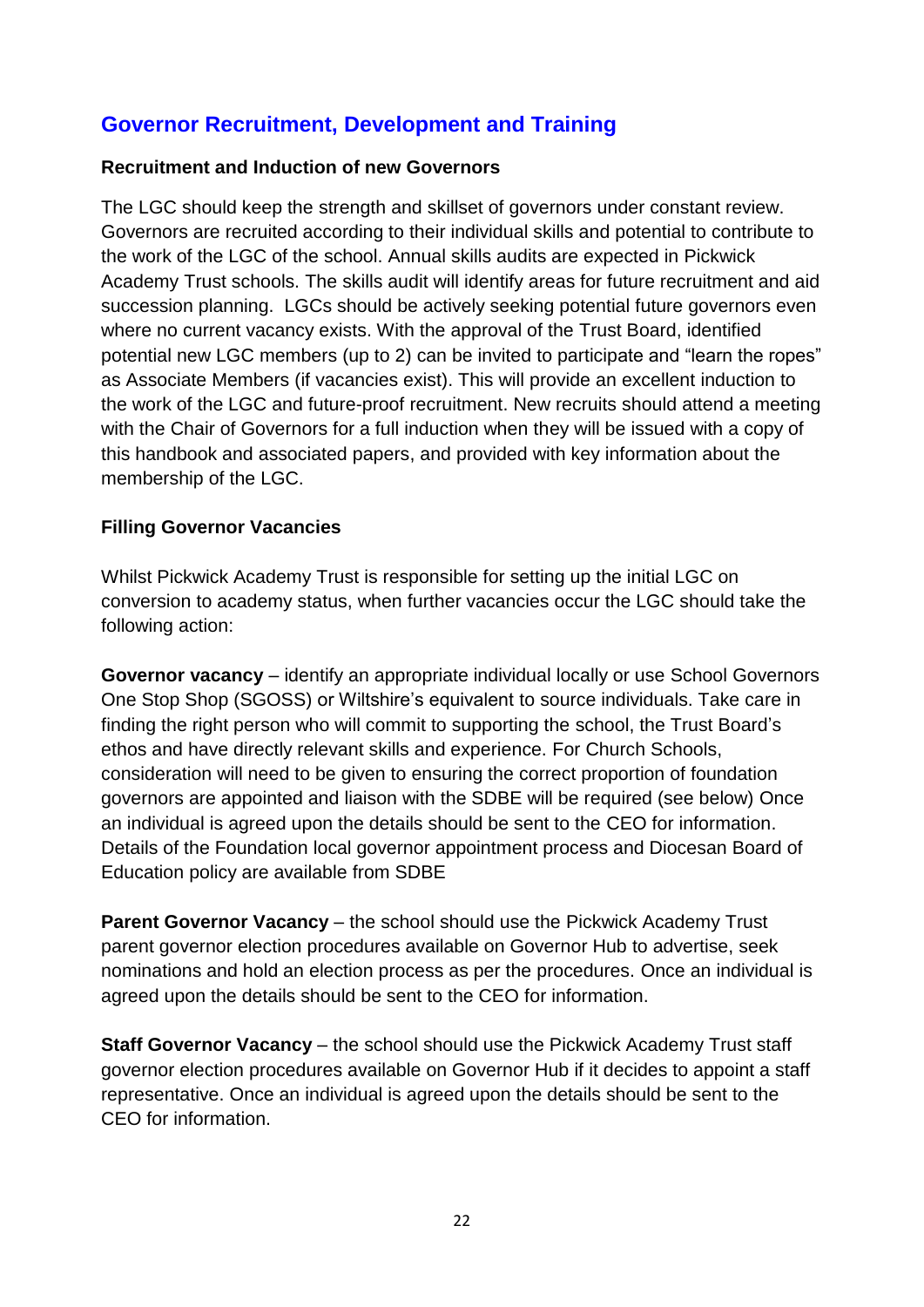#### **Church School Governor appointments**

- LGCs must undertake not to appoint any person who is likely to undermine or ignore the religious character and status of a Church School
- LGCs will ensure that Foundation LGC governors take a leading role in maintaining and developing the Christian ethos of the academy
- Consideration must be given to ensuring the correct proportion of foundation governors are appointed and liaison with the SDBE will be required
	- $\circ$  For Church Schools which were previously Voluntary Aided (VA), a majority of governors must be foundation, and appointed by the Salisbury Diocesan Board of Education (SDBE) (staff cannot be appointed as foundation governors
	- o For Church Schools which were previously Voluntary Controlled (VC), at least 25% of governors must be foundation, and appointed with the approval of the SDBE (staff cannot be appointed as foundation governors

#### **Governor Dismissal**

Occasionally a governor may find it difficult to attend meetings or may behave in such a way that it causes difficulty for the LGC team. In the first instance the Chair should seek to address this matter directly with the individual governor. Where this does not resolve the issue the Chair should contact the CEO and Chair of the Board.

The governor will be given the opportunity to put their point of view to the CEO and Chair of the Board who will consider the matter. This may be done in writing, by phone or in person. The CEO and Chair of the Board will then make a decision on how to resolve the issue. This may include recommending to the Trust Board dismissing the governor from the LGC. The governor may appeal to the Members who will consider the factors resulting in the dismissal and either confirm the dismissal or suggest an alternative action. If the decision is dismissal the governor will then be removed from the LGC, and if Foundation, SDBE will be informed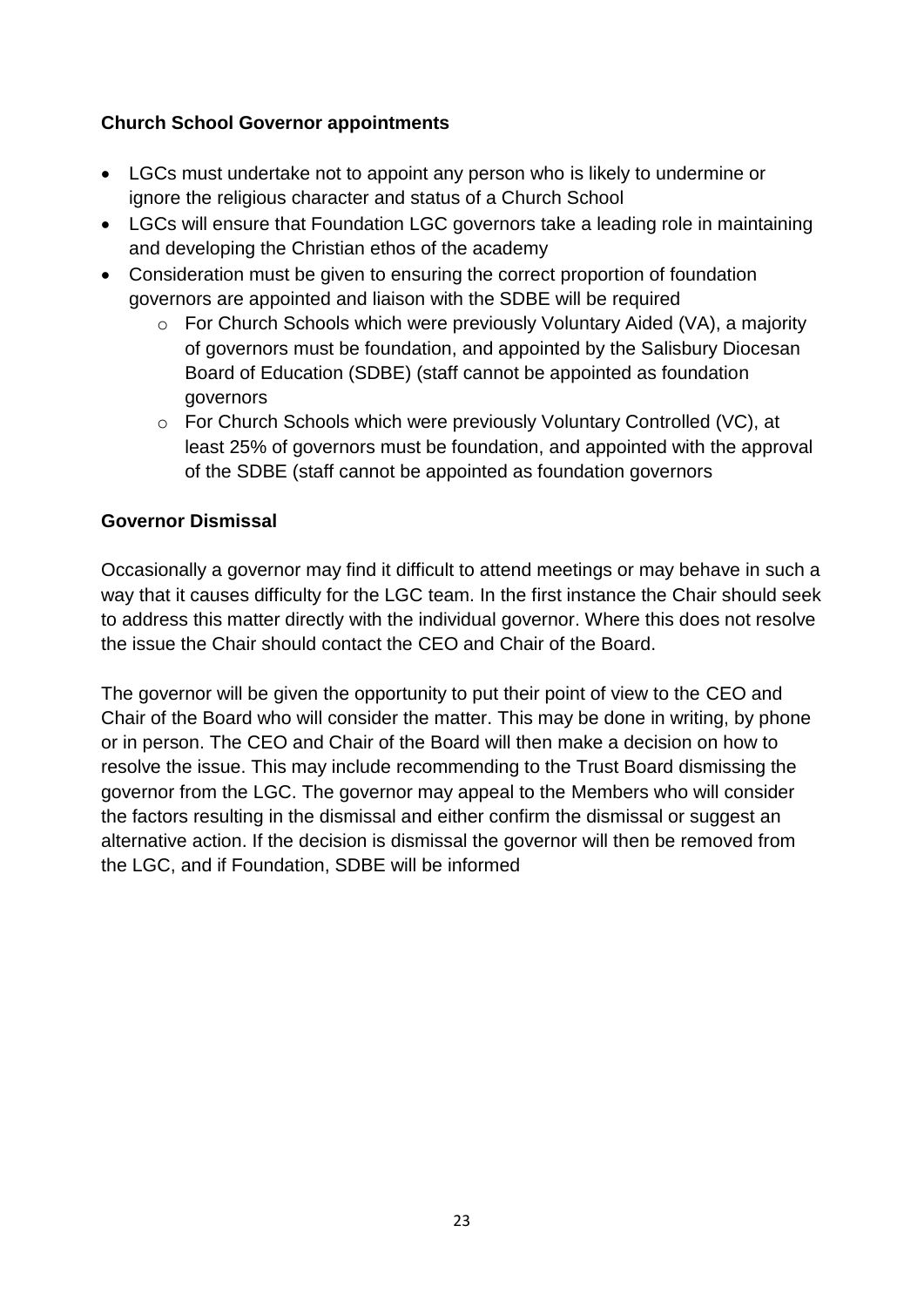## **Appendix 1 – Glossary of Terms**

The world of academy governance is full of acronyms, jargon and specialised language. To help you navigate the education vernacular, we have put together the following list of terms that you may find helpful.

| <b>TERM</b>         | <b>MEANING</b>                                               |
|---------------------|--------------------------------------------------------------|
| <b>ADHD</b>         | Attention Deficit and Hyperactivity Disorder                 |
| AfL                 | <b>Assessment for Learning</b>                               |
| <b>AGM</b>          | <b>Annual General Meeting</b>                                |
| <b>AHT</b>          | <b>Assistant Head Teacher</b>                                |
| AP                  | Alternative Provision (e.g. a PRU)                           |
| <b>APS</b>          | Average points score                                         |
| <b>ARE</b>          | <b>Age Related Expectations</b>                              |
| Associate Governor  | Appointed by the governors, may sit on committees but is not |
|                     | a voting governor at the full GB meeting                     |
| <b>AWPU</b>         | Age Weighted Pupil Unit                                      |
| Benchmarking        | Comparing progress made with other similar schools           |
| <b>CAF</b>          | <b>Common Assessment Framework</b>                           |
| <b>CAMHS</b>        | <b>Child and Adolescent Mental Health Services</b>           |
| CEO                 | <b>Chief Executive Officer</b>                               |
| CofE                | Church of England                                            |
| Co-opted            | Co-opted Governor (appointed by LGB based on particular      |
|                     | skillset)                                                    |
| <b>CP</b>           | <b>Child Protection</b>                                      |
| <b>CPD</b>          | <b>Continuing Professional Development</b>                   |
| <b>CPR</b>          | <b>Child Protection Register</b>                             |
| <b>DBS</b>          | <b>Disclosure and Barring Service</b>                        |
| <b>DCPO</b>         | <b>Designated Child Protection Officer</b>                   |
| Devolved            | Funds available to schools for capital items of expenditure  |
| <b>DfE</b>          | Department for Education (since May 2010)                    |
| <b>DSG</b>          | <b>Dedicated School Grant</b>                                |
| EAL                 | English as an Additional Language                            |
| <b>EHCP</b>         | Education, Health and Care Plans (replacing statement of     |
|                     | SEN from September 2014)                                     |
| <b>EHT</b>          | Executive Head Teacher (responsible for more than one sch)   |
| <b>EWO</b>          | <b>Educational Welfare Officer</b>                           |
| Ex. Officio         | By virtue of or because of an office                         |
| Exclusion           | Fixed Term or permanent barring of a pupil from school       |
| <b>EYFS</b>         | <b>Early Years Foundation Stage</b>                          |
| <b>FD</b>           | <b>Finance Director</b>                                      |
| <b>FFT</b>          | Fischer Family Trust (Data on school pupil performance)      |
| <b>FGB</b>          | <b>Full Governing Board</b>                                  |
| <b>FOI</b>          | Freedom of Information                                       |
| Foundation governor | Governors appointed by the Diocese, who have a duty to       |
|                     | preserve and develop the Christian character of a Church     |
|                     | School                                                       |
| <b>FSM</b>          | <b>Free School Meals</b>                                     |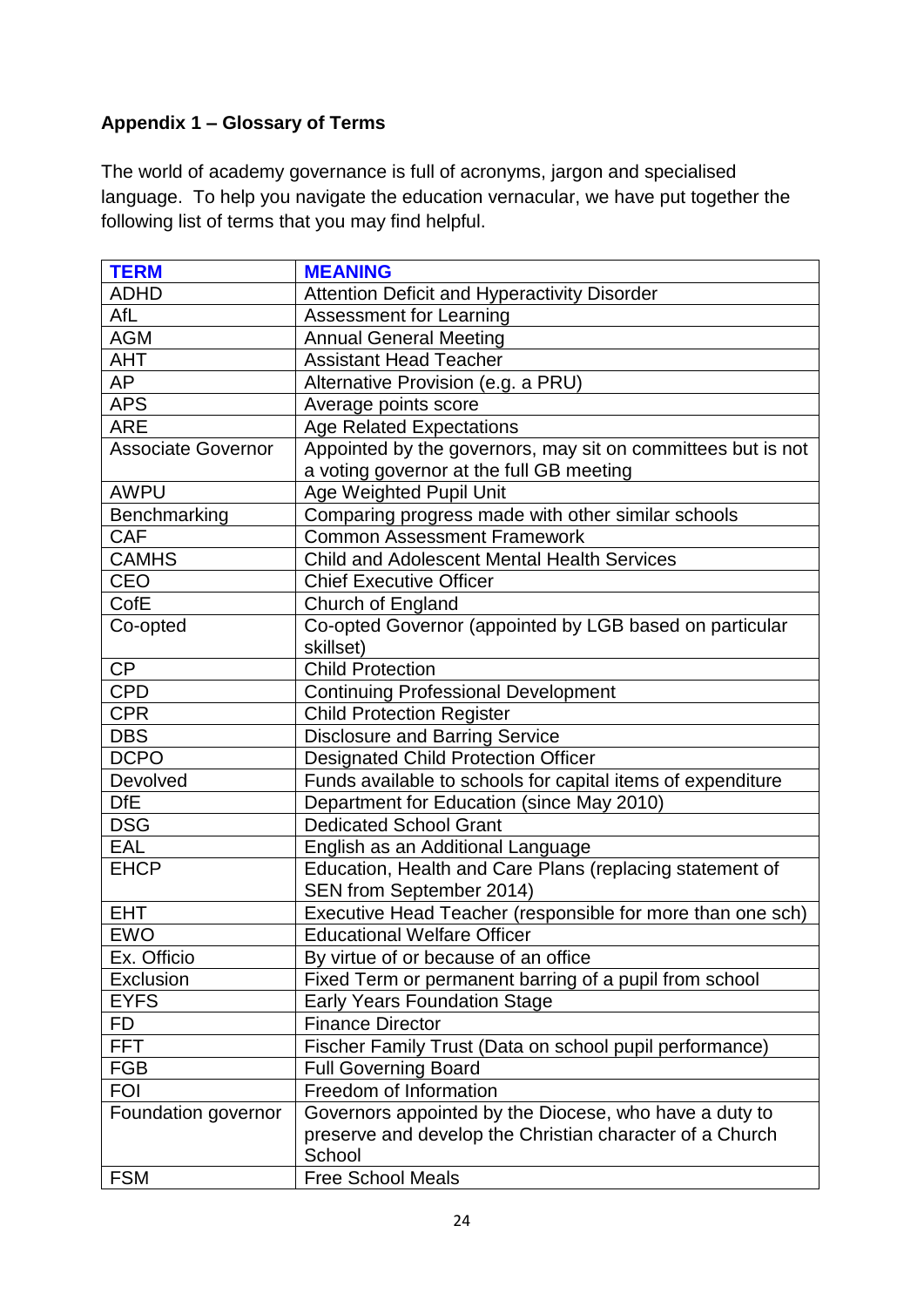| FT              | <b>Full Time</b>                                                        |
|-----------------|-------------------------------------------------------------------------|
| <b>FTE</b>      | Fixed Term Exclusion or Full Time Equivalent                            |
| GAG             | General Annual Grant - main funding per pupil for academy               |
| <b>HLTA</b>     | <b>Higher Level Teaching Assistant</b>                                  |
| <b>HMI</b>      | Her Majesty's Inspectorate/Inspector                                    |
| <b>HR</b>       | <b>Human Resources</b>                                                  |
| <b>HT</b>       | <b>Head Teacher</b>                                                     |
| <b>IEP</b>      | <b>Individual Education Plan</b>                                        |
| <b>INSET</b>    | In-Service Education and Training                                       |
| <b>ITT</b>      | <b>Initial Teacher Training</b>                                         |
| <b>KPI</b>      | Key Performance Indicator                                               |
| <b>KS1/2</b>    | Key Stage 1/2 (KS1 5-7 "Infants", KS2 7-11 "Juniors"                    |
| LA              | <b>Local Authority</b>                                                  |
| <b>LAC</b>      | Looked After Children (also known as Cared for Children or              |
|                 | Children in Care)                                                       |
| <b>LGC</b>      | <b>Local Governance Committee</b>                                       |
| <b>LADO</b>     | <b>Local Authority Designated Officer</b>                               |
| <b>LGPS</b>     | <b>Local Government Pension Scheme</b>                                  |
| <b>MAT</b>      | <b>Multi Academy Trust</b>                                              |
| <b>MFA</b>      |                                                                         |
|                 | Master Funding Agreement - General agreement between                    |
| <b>MFL</b>      | EFA and Academy/Trust/MAT                                               |
| <b>NAHT</b>     | Modern Foreign Language<br><b>National Association of Head Teachers</b> |
|                 |                                                                         |
| <b>NGA</b>      | <b>National Governors Association</b>                                   |
| <b>NOR</b>      | Number (of pupils) on Roll                                              |
| <b>NPQH</b>     | National Professional Qualifications for Headship                       |
| <b>NQT</b>      | <b>Newly Qualified Teacher</b>                                          |
| <b>NUT</b>      | <b>National Union of Teachers</b>                                       |
| <b>OFSTED</b>   | Office for Standards in Education (Inspectorate)                        |
| <b>PAN</b>      | <b>Published Admission Number</b>                                       |
| <b>PGCE</b>     | Post Graduate Certificate of Education                                  |
| PP              | <b>Pupil Premium</b>                                                    |
| <b>PPA</b>      | Planning, Preparation and Assessment                                    |
| <b>PRP</b>      | Performance Related Pay                                                 |
| <b>PRU</b>      | <b>Pupil Referral Unit</b>                                              |
| <b>PSHE</b>     | Personal and Social Health Education (also PSCHE                        |
|                 | including citizenship                                                   |
| <b>PTA</b>      | <b>Parent Teacher Association</b>                                       |
| QTS             | <b>Qualified Teacher Status</b>                                         |
| Quorum          | The number of Governors who need to be present if                       |
|                 | proceedings are to be valid                                             |
| <b>RAG</b>      | Red, Amber, Green rating analysis                                       |
| RAISEonline/ROL | Reporting and Analysis for Improvement through School                   |
|                 | Self-Evaluation (online)                                                |
| <b>RSC</b>      | Regional Schools Commissioner (responsible for schools)                 |
| <b>SBM</b>      | <b>School Business Manager</b>                                          |
| <b>SD</b>       | Schools Direct (training new teachers 'on the job')                     |
| <b>SDBE</b>     | Salisbury Diocesan Board of Education                                   |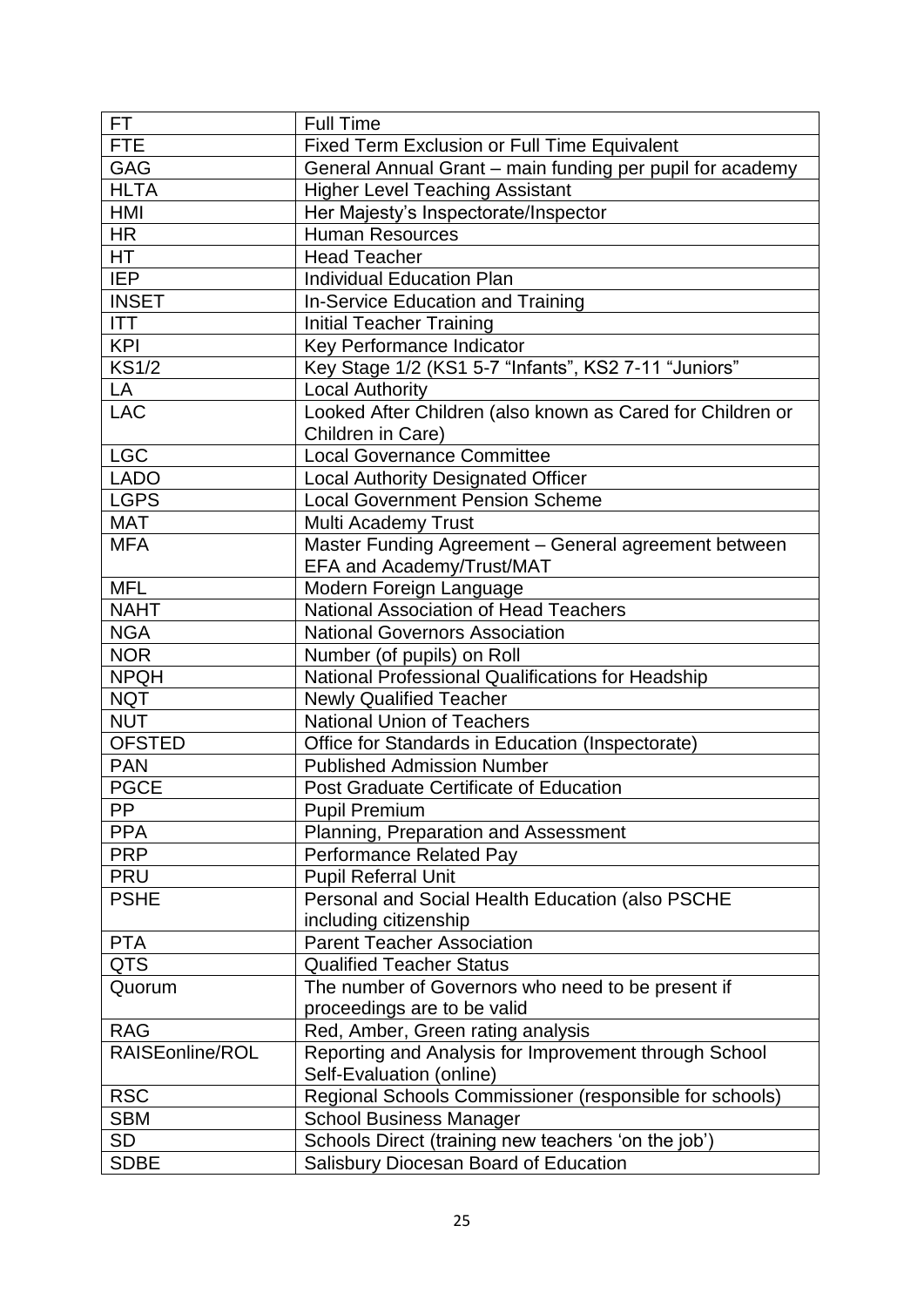| SDP / SDIP   | School Development Plan / Sch Dev't and Improvement Plan |
|--------------|----------------------------------------------------------|
| <b>SEF</b>   | <b>Self-Evaluation Form</b>                              |
| <b>SENCO</b> | <b>Special Educational Needs Coordinator</b>             |
| <b>SEND</b>  | Special Educational Needs and Disability                 |
| <b>SIAMS</b> | Statutory Inspection of Anglican and Methodist Schools   |
| <b>SIP</b>   | School Improvement Partner or School Improvement Plan    |
| <b>SLA</b>   | <b>Service Level Agreement</b>                           |
| <b>SLT</b>   | Senior Leadership Team                                   |
| SoD          | <b>Scheme of Delegation</b>                              |
| <b>SPAG</b>  | Spelling, Punctuation and Grammar                        |
| <b>STPCD</b> | School Teachers Pay and Conditions Document              |
| <b>TA</b>    | <b>Teaching Assistant</b>                                |
| <b>TUPE</b>  | <b>Transfer of Undertaking Protection of Employment</b>  |
| <b>UPN</b>   | <b>Unique Pupil Number</b>                               |
| <b>UPS</b>   | <b>Upper Pay Spine (Teachers)</b>                        |
| <b>VA</b>    | <b>Voluntary Aided (Church School)</b>                   |
| <b>VC</b>    | <b>Voluntary Controlled (Church School)</b>              |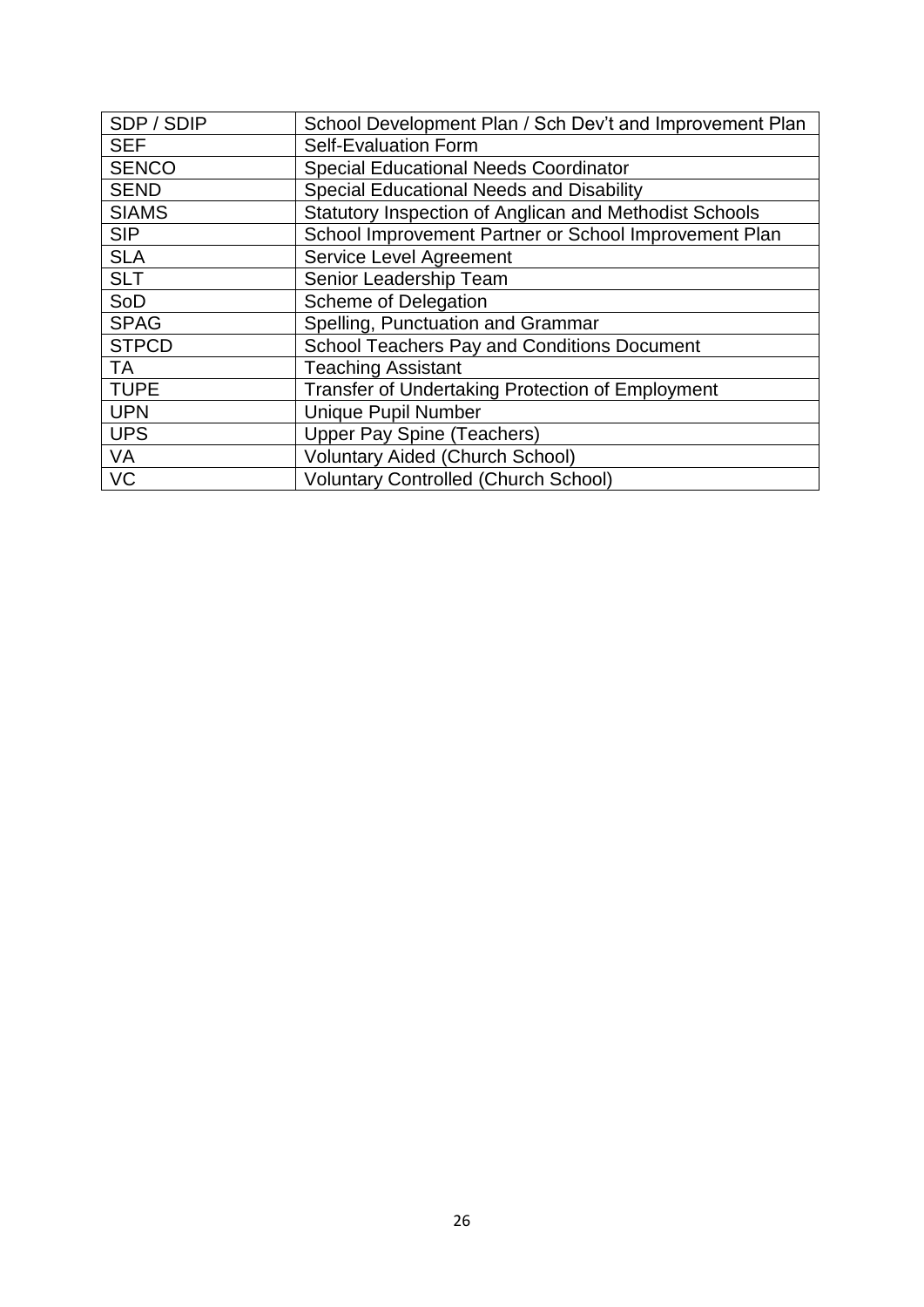#### **Appendix 2 - Policies, Overarching Statements and Key Trust Documents: Approval Responsibilities - The Board of Trustees and the Local Governance Committees**

| <b>Trust Policies</b>                                                     |              |                                    | <b>Ratification by:</b>      |                     |
|---------------------------------------------------------------------------|--------------|------------------------------------|------------------------------|---------------------|
| (to be adopted by all Pickwick schools)<br>'S' denotes statutory policies | <b>Board</b> | <b>Finance</b><br><b>Committee</b> | <b>School</b><br>Improvement | Local<br>Governance |
| 'W' denotes policies that must be published on school websites            |              |                                    | <b>Committee</b>             | <b>Committee</b>    |
| Anti-Corruption & Anti-Fraud                                              |              | ✓                                  |                              |                     |
| Appraisal and Capability for Staff (S)                                    |              |                                    | ✓                            |                     |
| Banking                                                                   |              | ✓                                  |                              |                     |
| <b>Bereavement Leave</b>                                                  | $\checkmark$ |                                    |                              |                     |
| Bullying & Harassment in the Workplace                                    | ✓            |                                    |                              |                     |
| <b>CCTV</b>                                                               |              | $\checkmark$                       |                              |                     |
| Complaints (S, W)                                                         | $\checkmark$ |                                    |                              |                     |
| <b>Conflicts of Interests</b>                                             | ✓            |                                    |                              |                     |
| Data Protection and Secure Data Handling (S, W)                           |              | $\checkmark$                       |                              |                     |
| Dealing with Unacceptable Behaviour on School                             |              |                                    | ✓                            |                     |
| Premises (S)                                                              |              |                                    |                              |                     |
| <b>Staff Disciplinary (S)</b>                                             |              |                                    | ✓                            |                     |
| <b>Display Screen Users</b>                                               |              | $\checkmark$                       |                              |                     |
| Driving                                                                   |              | $\overline{\checkmark}$            |                              |                     |
| Early Career Teachers (ECFs) Induction (S)                                |              |                                    | ✓                            |                     |
| <b>Equal Opportunities</b>                                                | $\checkmark$ |                                    |                              |                     |
| <b>Family Policy</b>                                                      | ✓            |                                    |                              |                     |
| First Aid (S)                                                             | $\checkmark$ |                                    |                              |                     |
| <b>Flexible Working</b>                                                   | $\checkmark$ |                                    |                              |                     |
| Freedom of Information (W)                                                | $\checkmark$ |                                    |                              |                     |
| Gifts and Hospitality                                                     |              | ✓                                  |                              |                     |
| Grievance (S)                                                             | $\checkmark$ |                                    |                              |                     |
| Guidance for Safer Working Practices for those                            | ✓            |                                    |                              |                     |
| Working with Children and Young People in                                 |              |                                    |                              |                     |
| <b>Educational Settings</b>                                               |              |                                    |                              |                     |
| Health & Safety (including Statement of Intent) (S, W)                    |              | $\checkmark$                       |                              |                     |
| Induction                                                                 |              |                                    | ✓                            |                     |
| <b>Initial Teacher Training</b>                                           |              |                                    | ✓                            |                     |
| Investment                                                                |              | ✓                                  |                              |                     |
| Lone Working                                                              | ✓            |                                    |                              |                     |
| Managing Absence and III Health                                           | ✓            |                                    |                              |                     |
| Overarching Statement for Assessment                                      |              |                                    | ✓                            |                     |
| Overarching Statement for Pupil Behaviour                                 |              |                                    |                              |                     |
| Overarching Statement for Safeguarding                                    | ✓            |                                    |                              |                     |
| Overarching Statement for SEND                                            |              |                                    | ✓                            |                     |
| Pay $\overline{(S)}$                                                      | ✓            |                                    |                              |                     |
| <b>Pension Discretion</b>                                                 |              | $\checkmark$                       |                              |                     |
| Professional Expectations and Standards                                   | $\checkmark$ |                                    |                              |                     |
| Recruitment                                                               |              |                                    | ✓                            |                     |
| Redundancy and Restructuring                                              | $\checkmark$ |                                    |                              |                     |
| <b>Related Party Transactions Statement</b>                               |              | ✓                                  |                              |                     |
| Site Safety and Security                                                  |              | ✓                                  |                              |                     |
| Substance Abuse                                                           | $\checkmark$ |                                    |                              |                     |
| <b>Staff Development and Training</b>                                     |              |                                    | $\checkmark$                 |                     |
| Travel, Subsistence and Expenses                                          |              | $\checkmark$                       |                              |                     |
| <b>Trust Reserves</b>                                                     |              | ✓                                  |                              |                     |
| Trustees and Governors' Allowances (S)                                    |              | ✓                                  |                              |                     |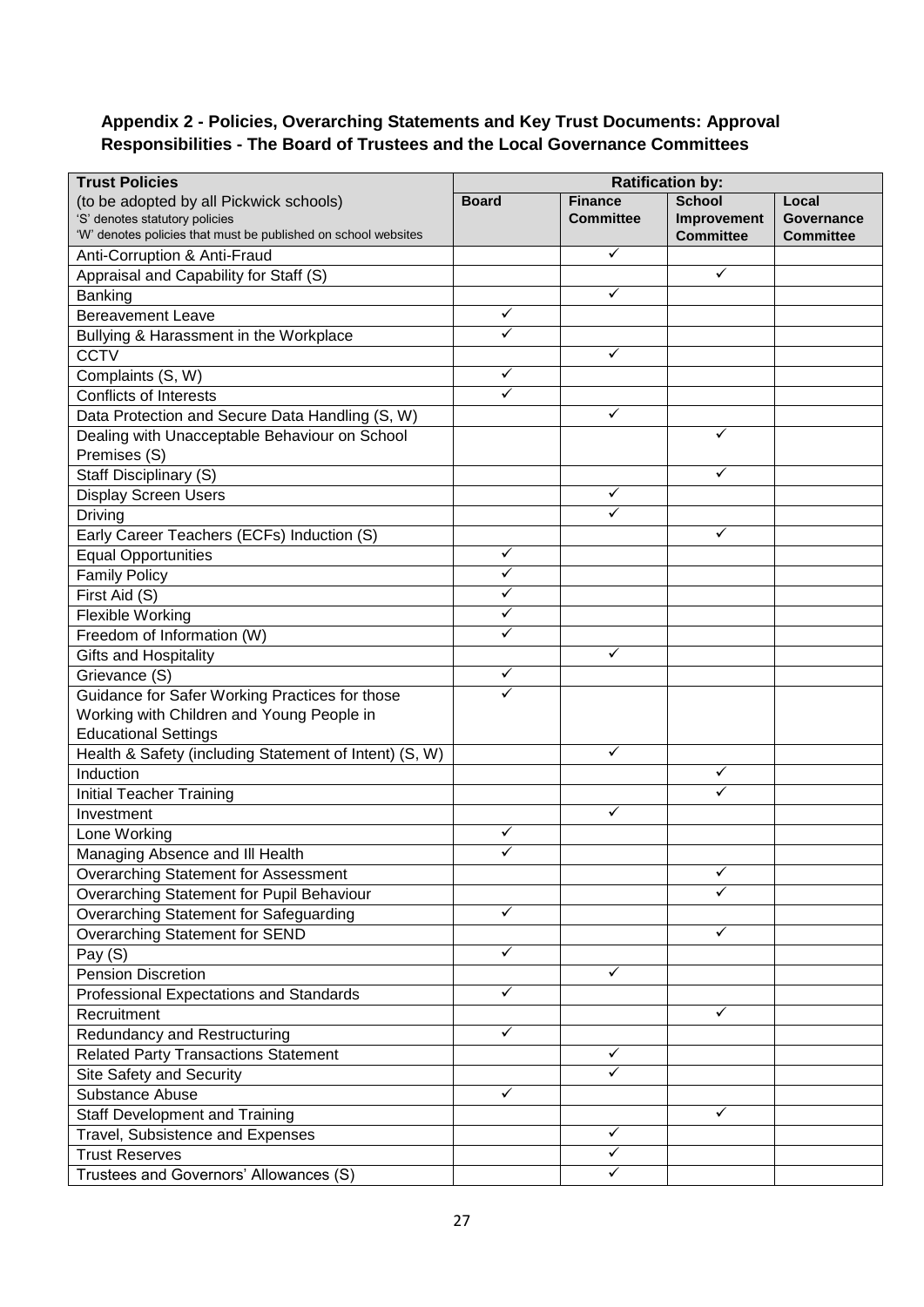| Volunteers and Interns                |  |  |
|---------------------------------------|--|--|
| Whistleblowing / Protected Disclosure |  |  |
| Work-life Balance and Wellbeing       |  |  |

| <b>Local Governance Committees</b>                                                                                   | <b>Ratification by:</b> |                  |                  |                   |
|----------------------------------------------------------------------------------------------------------------------|-------------------------|------------------|------------------|-------------------|
| <b>Policies / Documentation</b>                                                                                      | <b>Board</b>            | <b>Finance</b>   | <b>School</b>    | Local             |
| (to be developed by individual schools)                                                                              |                         | <b>Committee</b> | Improvement      | <b>Governance</b> |
| 'S' denotes statutory policies                                                                                       |                         |                  | <b>Committee</b> | <b>Committee</b>  |
| 'W' denotes policies that must be published on school websites                                                       |                         |                  |                  | ✓                 |
| Acceptable Use and E-Safety                                                                                          |                         |                  |                  | ✓                 |
| Accessibility Plan (S)                                                                                               | $\star$                 |                  |                  |                   |
| Admissions* (S, W)                                                                                                   |                         |                  |                  | ✓                 |
| Anti-Bullying (W)                                                                                                    |                         |                  |                  | ✓                 |
| Assessment                                                                                                           |                         |                  |                  | ✓                 |
| Attendance (S, W)                                                                                                    |                         |                  |                  | ✓                 |
| Behaviour (supporting Trust overarching statement)                                                                   |                         |                  |                  |                   |
| (S, W)                                                                                                               |                         |                  |                  |                   |
| Children with health needs who cannot attend school                                                                  |                         |                  |                  | ✓                 |
| (S)                                                                                                                  |                         |                  |                  |                   |
| Charging and Remissions (S, W)                                                                                       |                         |                  |                  | ✓                 |
| <b>Collective Worship</b>                                                                                            |                         |                  |                  | ✓                 |
| Early Years and Foundation Stage (S)                                                                                 |                         |                  |                  | ✓                 |
| Equality Information (objectives statement) (S, W)                                                                   |                         |                  |                  | ✓                 |
| Inclusion                                                                                                            |                         |                  |                  | ✓                 |
| Intimate Care                                                                                                        |                         |                  |                  | ✓                 |
| Home School Agreement                                                                                                |                         |                  |                  | ✓                 |
| Home Learning                                                                                                        |                         |                  |                  | ✓                 |
| Lettings                                                                                                             |                         |                  |                  | ✓                 |
| More Able                                                                                                            |                         |                  |                  | $\checkmark$      |
| Planning, Preparation and Assessment (PPA)                                                                           |                         |                  |                  | ✓                 |
| Premises Management (with supporting documents                                                                       |                         |                  |                  | ✓                 |
| such as asbestos, fire safety, statutory testing etc)                                                                |                         |                  |                  |                   |
| <b>Preventing Radicalisation</b>                                                                                     |                         |                  |                  | ✓                 |
| <b>Pupil Premium</b>                                                                                                 |                         |                  |                  | ✓                 |
| Reasonable Force and Restraint                                                                                       |                         |                  |                  | ✓                 |
| <b>Physical Education &amp; Sports Premium</b>                                                                       |                         |                  |                  | ✓                 |
| <b>Pupil Transition</b>                                                                                              |                         |                  |                  |                   |
| Safeguarding and Child Protection (S, W)                                                                             |                         |                  |                  | ✓                 |
| School visits                                                                                                        |                         |                  |                  |                   |
| Sex and Relationship Education (S, W)                                                                                |                         |                  |                  | ✓                 |
| Special Educational Needs (S, W)                                                                                     |                         |                  |                  | ✓                 |
| Staff Behaviour                                                                                                      |                         |                  |                  | ✓                 |
| Supporting Children with medical conditions (S)                                                                      |                         |                  |                  |                   |
| Teaching & Learning (W)                                                                                              |                         |                  |                  |                   |
| The above lists are not meant to be exhaustive and do not include curriculum, or community/school specific policies. |                         |                  |                  |                   |
| Local Governance Committees may choose to develop additional policies as required by the school.                     |                         |                  |                  |                   |

\*Once ratified must go to Board for final approval

Please note there is a statutory requirement by the DfE to have a 'Protection of biometric information of children in schools and colleges' policy, but as we do not collect biometric data from adults or children we do not have a policy for this. School exclusion is included as part of school Behaviour Policies. For reference: [https://www.gov.uk/government/publications/statutory-policies-for-schools-and-academy](https://www.gov.uk/government/publications/statutory-policies-for-schools-and-academy-trusts/statutory-policies-for-schools-and-academy-trusts)[trusts/statutory-policies-for-schools-and-academy-trusts](https://www.gov.uk/government/publications/statutory-policies-for-schools-and-academy-trusts/statutory-policies-for-schools-and-academy-trusts)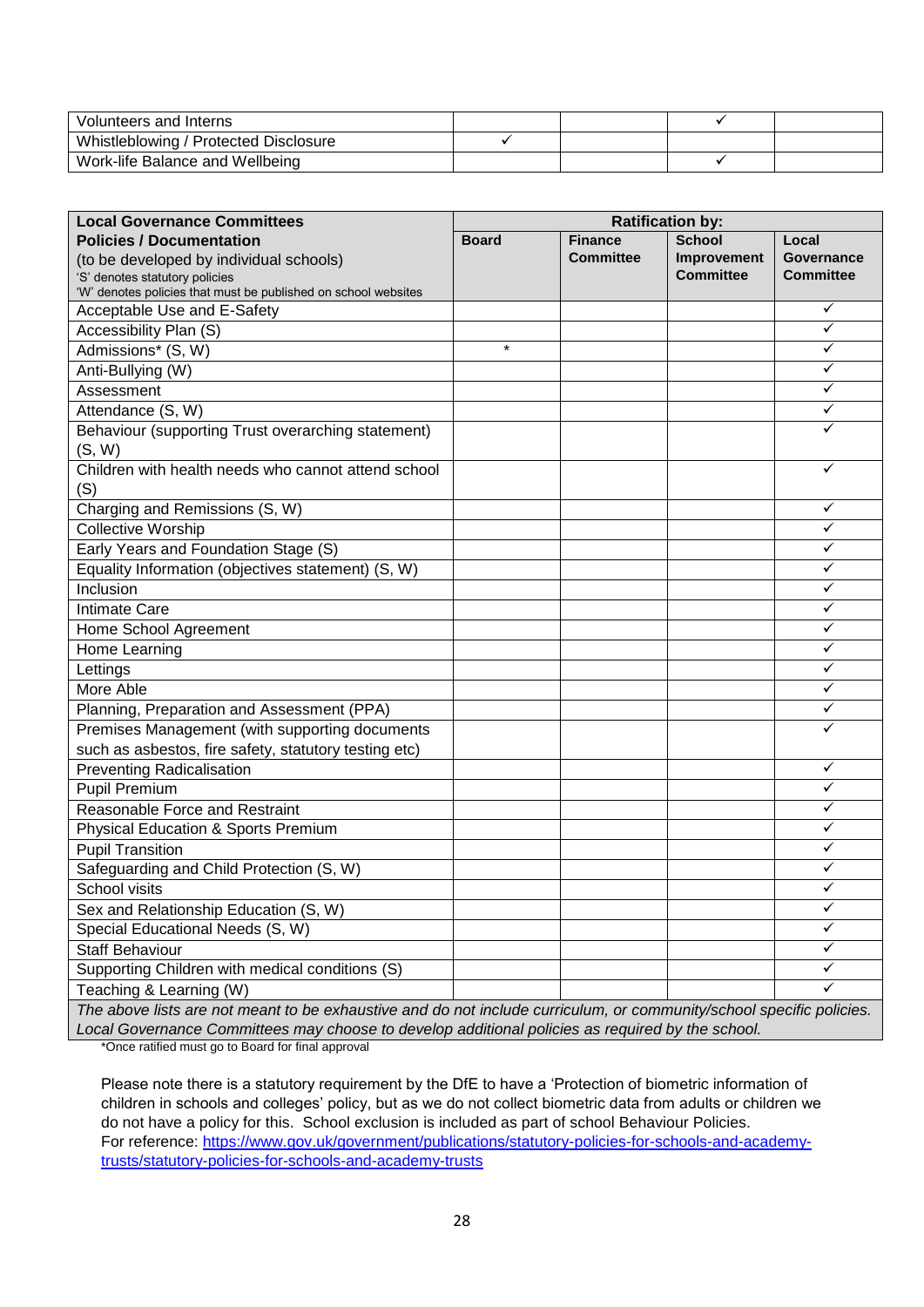#### **Key School Documentation – Approval Responsibilities**

|                                                                | <b>Ratification by:</b> |                  |                    |                  |
|----------------------------------------------------------------|-------------------------|------------------|--------------------|------------------|
| <b>Key School Documentation / Guidance</b>                     | <b>Board</b>            | <b>Finance</b>   | <b>School</b>      | Local            |
| 'S' denotes statutory policies                                 |                         | <b>Committee</b> | <b>Improvement</b> | Governance       |
| 'W' denotes policies that must be published on school websites |                         |                  | <b>Committee</b>   | <b>Committee</b> |
| Behaviour principles written statement                         |                         |                  |                    |                  |
| Business Continuity Plan (linked to overarching Trust          |                         |                  |                    |                  |
| Plan)                                                          |                         |                  |                    |                  |
| Designated teacher for looked after and previously             |                         |                  |                    | ✓                |
| looked after children                                          |                         |                  |                    |                  |
| Premises management and Health & Safety                        |                         |                  |                    | ✓                |
| documents                                                      |                         |                  |                    |                  |
| Register of Business Interests of headteacher and              |                         |                  |                    | ✓                |
| governors                                                      |                         |                  |                    |                  |
| Register of pupils' admission to school and                    |                         |                  |                    |                  |
| attendance                                                     |                         |                  |                    |                  |
| School Development Plan                                        |                         |                  |                    | ✓                |
| School Information published on a website                      |                         |                  |                    |                  |
| School Self Evaluation Form (SEF)                              |                         |                  |                    |                  |
| SIAMS (SEF) (Church schools)                                   |                         |                  |                    |                  |
| Single Central Record (SCR) of recruitment and                 |                         |                  |                    | ✓                |
| vetting checks                                                 |                         |                  |                    |                  |
| Staff Handbook                                                 |                         |                  |                    |                  |

#### **Key Trust Documentation – Approval Responsibilities**

|                                                                                                                                                     |                |              | <b>Ratification by:</b>            |                                                         |
|-----------------------------------------------------------------------------------------------------------------------------------------------------|----------------|--------------|------------------------------------|---------------------------------------------------------|
| <b>Pickwick Academy Trust Key Documentation</b><br>'S' denotes statutory policies<br>'W' denotes policies that must be published on school websites | <b>Members</b> | <b>Board</b> | <b>Finance</b><br><b>Committee</b> | <b>School</b><br><b>Improvement</b><br><b>Committee</b> |
| Articles of Association                                                                                                                             | ✓              |              |                                    |                                                         |
| <b>Business Plan</b>                                                                                                                                |                |              |                                    |                                                         |
| <b>Business Continuity Plan</b>                                                                                                                     |                |              |                                    |                                                         |
| Constitution                                                                                                                                        | ✓              |              |                                    |                                                         |
| <b>Finance Manual</b>                                                                                                                               |                |              |                                    |                                                         |
| <b>GDPR Handbook</b>                                                                                                                                |                |              |                                    |                                                         |
| Local Governance Committee Handbook                                                                                                                 |                |              |                                    |                                                         |
| <b>HR Procedures</b>                                                                                                                                |                |              |                                    |                                                         |
| Pickwick Academy Trust Handbook                                                                                                                     |                |              |                                    |                                                         |
| Register of Business Interests of CEO, Trustees and                                                                                                 |                |              |                                    |                                                         |
| <b>Members</b>                                                                                                                                      |                |              |                                    |                                                         |
| Scheme of Delegation                                                                                                                                |                |              |                                    |                                                         |
| Single Equalities Scheme (S, W)                                                                                                                     |                |              |                                    |                                                         |
| <b>Trust Development Plan</b>                                                                                                                       |                |              |                                    |                                                         |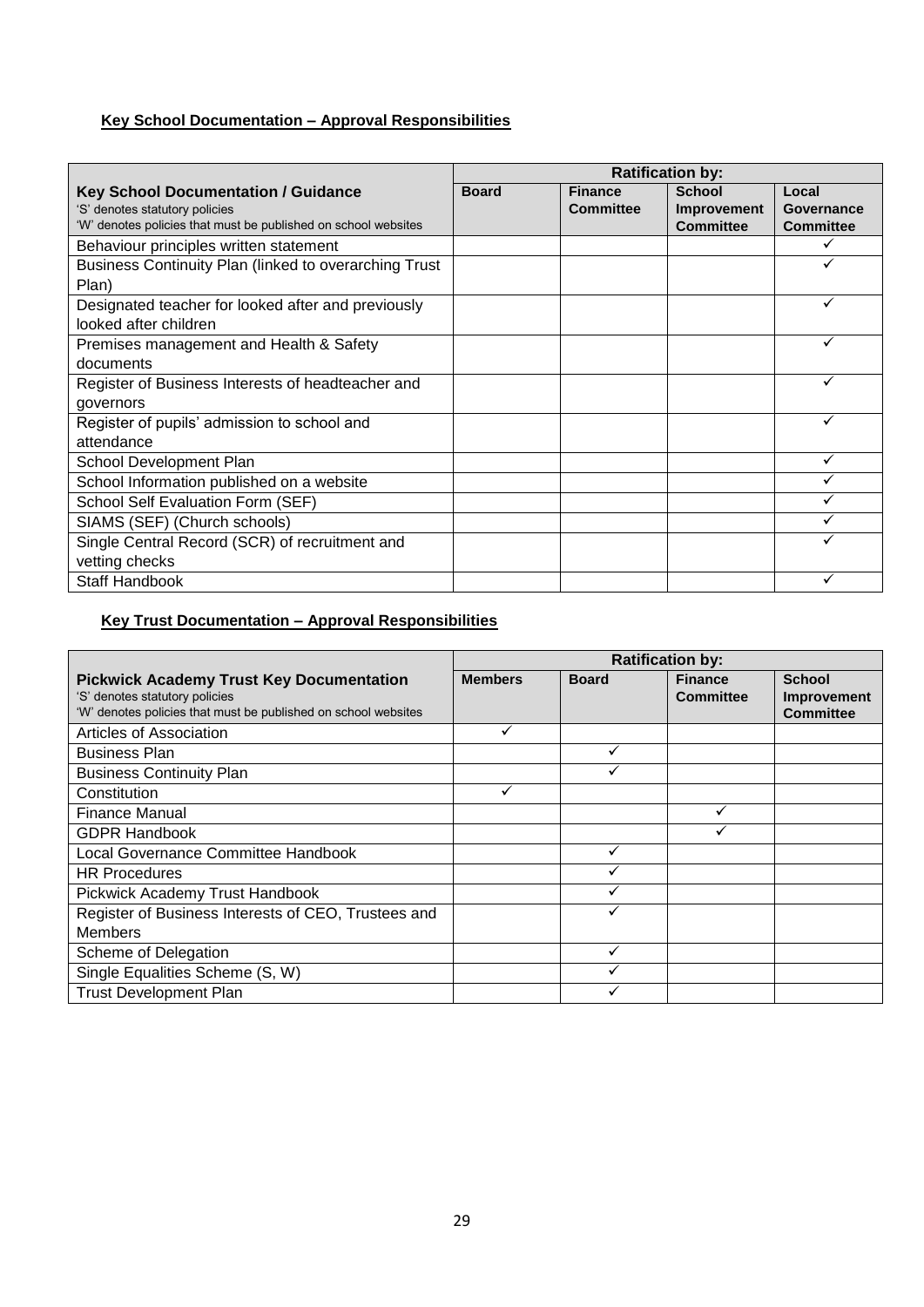#### **Appendix 3 – Scheme of Delegation Summary of Roles and Responsibilities**

The Board of Trustees has clearly identified the areas of responsibility that they delegate to the Local Governance Committees (LGCs) and Executive Team. Although not legally responsible or accountable for the statutory functions, LGCs play a critical role in ensuring schools operate effectively and in line with the strategic aims of the Trust. The Executive Team (led by the CEO) includes the Finance Director, Professional Development Director, Business Director & Executive HTs.

The CEO is accountable but delegates duties within the Executive. The act of delegation from the Board of Trustees to the LGCs and Executive Team is a delegation of powers and duties, and not a delegation or shedding of responsibilities.

To help to clarify where roles and responsibilities sit within our governance structure, we have defined as a Trust what we mean by the words we use in the table below:

| <b>Determine</b>             | To identify what something should be like and decide to make it this way                                                                                        |
|------------------------------|-----------------------------------------------------------------------------------------------------------------------------------------------------------------|
| <b>Approve</b>               | To officially agree or accept a proposal                                                                                                                        |
| <b>Monitor</b>               | To observe, scrutinise and check the progress of something over a<br>period of time; keep under systematic review                                               |
| <b>Delegate</b>              | To entrust powers or duties to others in the organisation (delegated<br>powers or duties must be executed in line with strategic aims / wishes of<br>the Trust) |
| <b>Provide</b>               | To make available for use; supply or deliver an action on something, e.g.<br>a resource, time, service                                                          |
| <b>Ensure</b>                | To make certain something happens                                                                                                                               |
| Hold (someone) to<br>account | To require a person to explain verbally or in writing or to accept<br>responsibility for their actions                                                          |

| Governance                                                            |                                                                                                                                                                                                                                                                                                             |                                                                                                                                                                                                                                                                                                                                           |                                                                                                                                                                          |  |
|-----------------------------------------------------------------------|-------------------------------------------------------------------------------------------------------------------------------------------------------------------------------------------------------------------------------------------------------------------------------------------------------------|-------------------------------------------------------------------------------------------------------------------------------------------------------------------------------------------------------------------------------------------------------------------------------------------------------------------------------------------|--------------------------------------------------------------------------------------------------------------------------------------------------------------------------|--|
| <b>Members</b>                                                        | <b>Trustees</b>                                                                                                                                                                                                                                                                                             | <b>Local Governance</b><br><b>Committees</b>                                                                                                                                                                                                                                                                                              | <b>Executive Team</b>                                                                                                                                                    |  |
| Determine<br>the<br>constitution                                      | Determine and ensure<br>clarity of strategic<br>vision, values, ethos<br>and direction of the<br>Trust; ensure the<br>enduring Christian<br>vision, values and<br>theological<br>underpinning of all<br><b>Church Schools</b>                                                                               | Monitor and understand that<br>the school is implementing the<br>Trust's strategic vision,<br>values, ethos and direction;<br>ensure the enduring Christian<br>vision, values and theological<br>underpinning in Church<br><b>Schools</b>                                                                                                 | Deliver the strategic<br>vision, values, ethos,<br>(and Christian vision,<br>values and theological<br>underpinning in Church<br>Schools), and direction of<br>the Trust |  |
| Monitor,<br>appoint &<br>hold the<br><b>Trust Board</b><br>to account | Approve and monitor<br>the implementation of<br>Trust development /<br>action plans; Monitor<br>the implementation of<br>school improvement<br>plans; Hold Executive<br>Team to account for<br>Trust's education and<br>financial performance;<br>Monitor performance<br>and contribution of<br><b>LGCs</b> | Monitor implementation of<br>school improvement / action<br>plans, focussing on school<br>performance, pupil<br>experience, safeguarding,<br>SEND, Collective worship and<br>RE (including the requirement<br>to prioritise the teaching of<br>Christianity units in church<br>schools); Ensure positive<br>contribution of LGC governors | Approve and monitor the<br>implementation of school<br>improvement / action<br>plans; Approve and<br>monitor schools' financial<br>performance                           |  |
| Delegate<br><b>Trust</b>                                              | Provide strategic<br>governance, challenge                                                                                                                                                                                                                                                                  | Provide strategic governance,<br>challenge and support to                                                                                                                                                                                                                                                                                 | Provide strategic<br>leadership, challenge                                                                                                                               |  |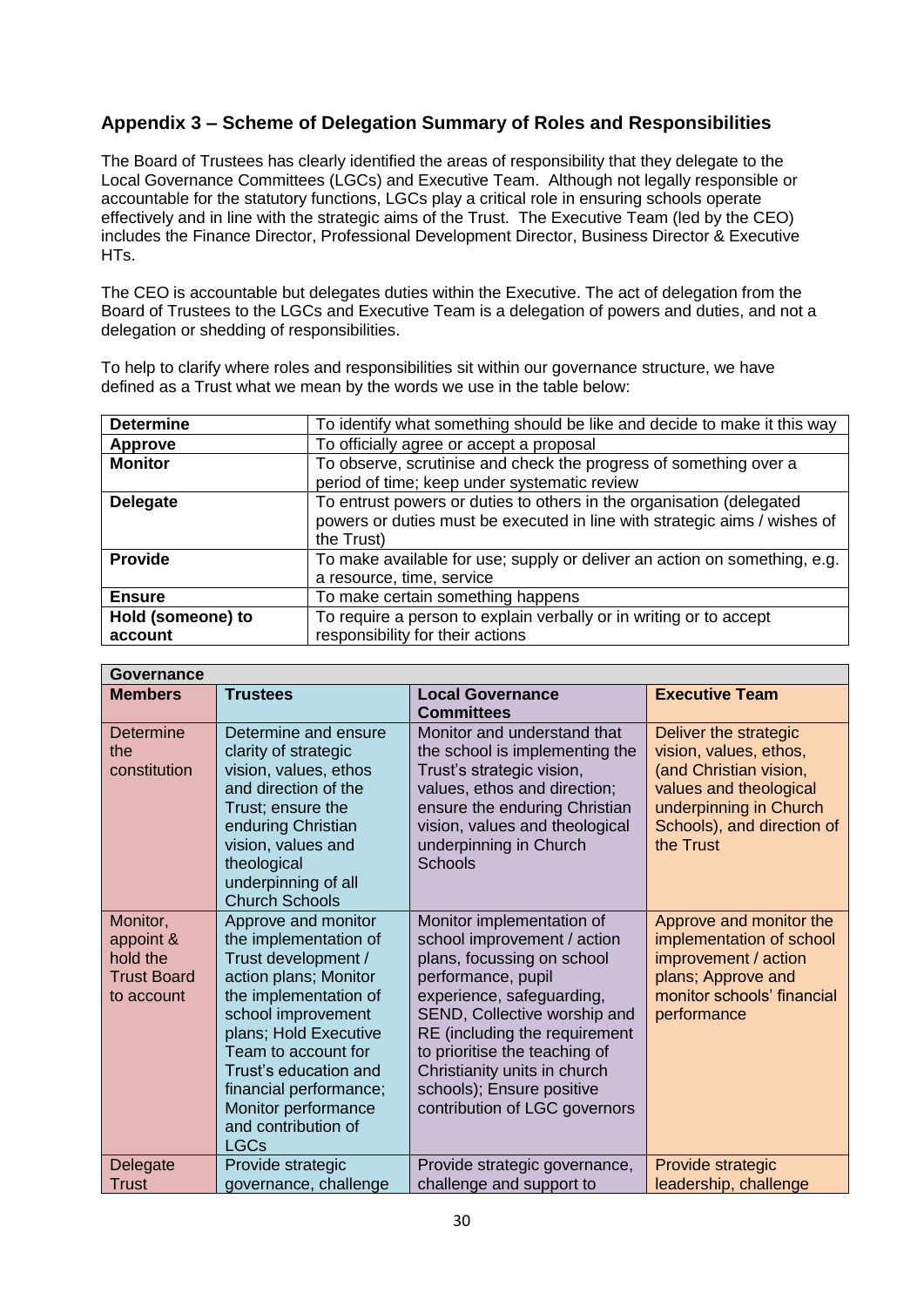| governance<br>to Trustees                                                                                       | and support to<br><b>Executive Leaders and</b><br><b>LGCs</b> ; Ensure<br>collaboration and<br>communication between<br>layers of governance;                                                                                                                             | Headteachers, Heads of<br>School and Senior Leaders in<br>line with Trust Board direction                                                                                                                                                                        | and support to<br>Headteachers, Heads of<br><b>School and Senior</b><br>Leaders                                                                                                                        |
|-----------------------------------------------------------------------------------------------------------------|---------------------------------------------------------------------------------------------------------------------------------------------------------------------------------------------------------------------------------------------------------------------------|------------------------------------------------------------------------------------------------------------------------------------------------------------------------------------------------------------------------------------------------------------------|--------------------------------------------------------------------------------------------------------------------------------------------------------------------------------------------------------|
| Approve<br>changes to<br>Articles;<br><b>MOU with</b><br>SDBE; Board<br>Structure;<br>Funding<br>Agreement      | Approve changes to<br>Governance structure;<br>Scheme of Delegation;<br>Terms of Reference;<br><b>Business Plan; Trust-</b><br>wide policies; Trust<br>Development Plan                                                                                                   | Approve changes to school<br>policies (e.g. admissions,<br>pupil behaviour, safeguarding)<br>following review                                                                                                                                                    | Determine strategic and<br>operational policies                                                                                                                                                        |
| Approve the<br>appointment<br>of Trustees:<br>Diocesan<br>Corporate<br>Member for<br>Foundation<br>appointments | Determine<br>appointments to Trust<br>Board; Approve Chair<br>and Vice Chair of LGCs                                                                                                                                                                                      | Determine appointments to<br>LGC; ensure approval gained<br>for foundation local governors;<br>seek approval for Chair/Vice-<br>Chair appointments                                                                                                               | Provide support to Trust<br>Board by attending<br><b>Board, Committees and</b><br><b>LGC</b> meetings                                                                                                  |
| Determine<br>outcome of<br>complaint<br>against Trust<br>Chair; if<br><b>Trustees</b><br>need to be<br>removed  | Determine outcome of<br>complaint investigations<br>made against Executive<br>Team/LGC; determine<br>outcome of all appeals<br>to complaint<br>investigations made<br>against Heads<br>(Complaints Panel);<br>Determine if LGC<br>Chair/LGC itself needs<br>to be removed | Determine outcome of<br>complaint investigations made<br>against Heads; determine<br>outcome of appeals to<br>complaint investigations made<br>against senior leaders and<br>other staff (Complaints Panel);<br>Determine if LGC governors<br>need to be removed | Provide support to Heads<br>in determining outcome<br>of complaint<br>investigations made<br>against staff, and LGCs<br>in determining outcome<br>of complaint<br>investigations made<br>against Heads |
| <b>Members</b>                                                                                                  | <b>Trustees</b>                                                                                                                                                                                                                                                           | Finance, Resources & Facilities Management (inc. Health & Safety)<br><b>Local Governance</b>                                                                                                                                                                     | <b>Executive Team</b>                                                                                                                                                                                  |
|                                                                                                                 | <b>Monitor the Trust's</b><br>effectiveness in sharing<br>and aligning resources<br>to deliver economies of<br>scale                                                                                                                                                      | <b>Committees</b><br>Provide support in sharing<br>school resources, aligning<br>services to improve<br>economies of scale                                                                                                                                       | Determine how to co-<br>ordinate shared services<br>and resources; provide<br>economies of scale<br>proposals                                                                                          |
|                                                                                                                 | Approve the Trust's 3<br><b>Year Financial Plan</b><br>including individual<br>schools' budgets and<br>KPIs and annual budget<br>determination                                                                                                                            | Provide support to Head and<br>Finance Manager in producing<br>the 3 Year Financial Plan for<br>the school                                                                                                                                                       | Determine the 3 Year<br><b>Financial Plan and</b><br>individual school budgets                                                                                                                         |
|                                                                                                                 | <b>Monitor Trust/school</b><br>budget in line with<br>appropriate<br>authorisations to hold<br><b>Executive Team to</b><br>account; ensure Trust<br>follows financial<br>management policies                                                                              | Provide support to monitor<br>school expenditure in<br>accordance with appropriate<br>authorisations to support the<br>Trust Board to hold schools to<br>account                                                                                                 | Monitor expenditure in<br>accordance with<br>appropriate<br>authorisations to hold<br>school leaders and<br>budget managers to<br>account                                                              |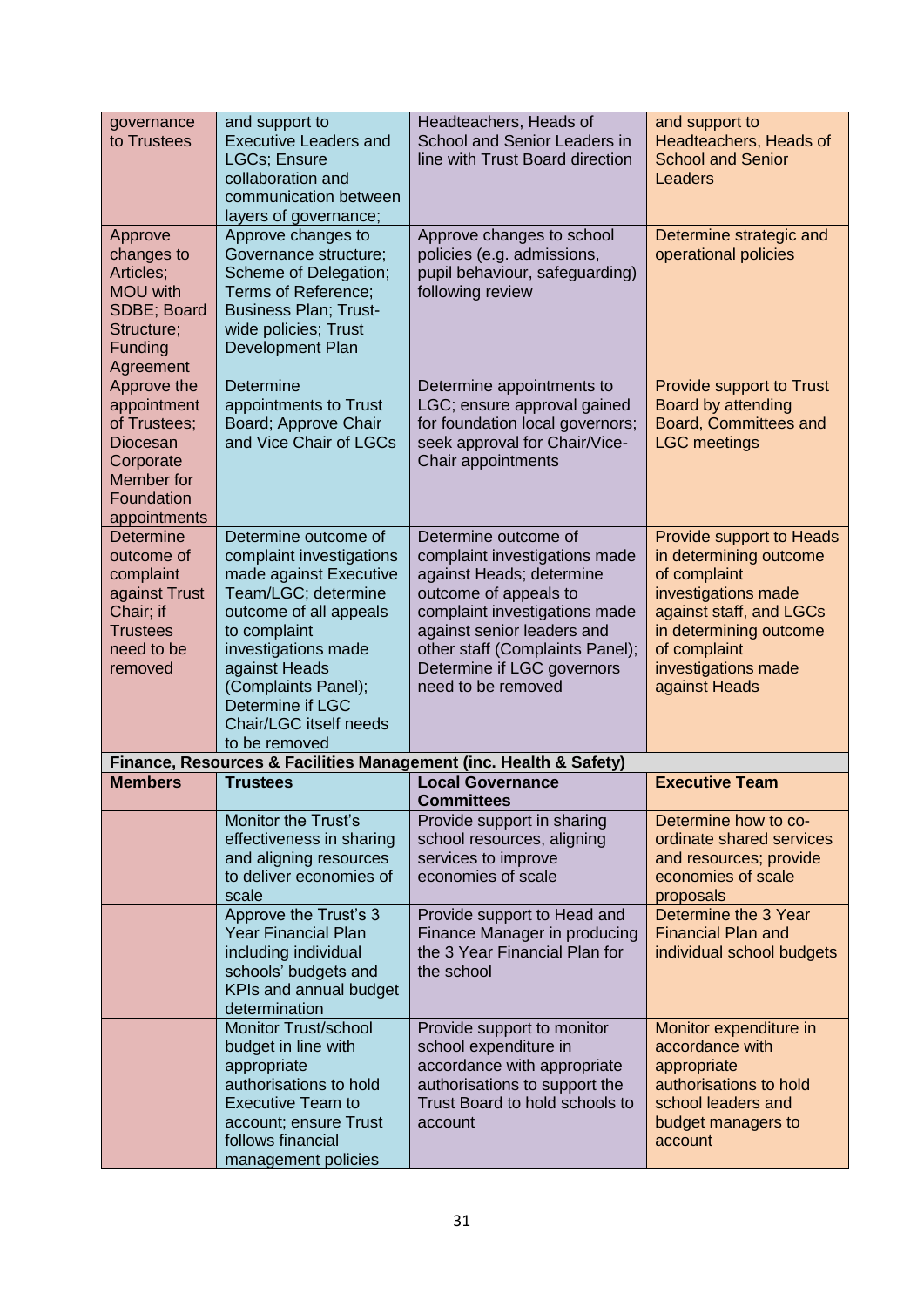|                 | Determine the Trust's<br>risk management<br>strategy and hold the<br><b>Executive Team to</b><br>account for delivery                                                                                                                                     | Ensure that the school<br>implements the Trust risk<br>management strategy /<br>maintains risk register                                                                                                                  | Ensure that each school<br>implements the Trust risk<br>management strategy /<br>maintains risk register                                                                                                                       |
|-----------------|-----------------------------------------------------------------------------------------------------------------------------------------------------------------------------------------------------------------------------------------------------------|--------------------------------------------------------------------------------------------------------------------------------------------------------------------------------------------------------------------------|--------------------------------------------------------------------------------------------------------------------------------------------------------------------------------------------------------------------------------|
|                 | Approve the Trust's<br>reserves/contingency<br>policy                                                                                                                                                                                                     |                                                                                                                                                                                                                          | <b>Determine the Trust's</b><br>reserves/contingency<br>policy                                                                                                                                                                 |
|                 | Ensure appropriate<br>insurance / risk cover is<br>in place                                                                                                                                                                                               |                                                                                                                                                                                                                          | Approve purchase<br>appropriate insurance /<br>risk cover                                                                                                                                                                      |
|                 | Approve site, asset,<br>Health & Safety & IT<br>strategy                                                                                                                                                                                                  |                                                                                                                                                                                                                          | Determine site, asset,<br>Health & Safety & IT<br>strategy                                                                                                                                                                     |
|                 | Approve applications for<br>(and monitor progress<br>of) significant capital<br>expenditure and<br>building projects;<br>Approve internal Project<br>Development Fund bids                                                                                | Provide support to Heads in<br>identifying what<br>capital/internal project funds<br>to apply for; Monitor progress<br>& impact of significant capital<br>expenditure and building, and<br>internal development projects | Determine what capital<br>building projects are<br>required in line with<br>premises development<br>plan; provide support to<br><b>Heads for applications</b><br>(e.g. CIF/internal PAT<br><b>Project Development</b><br>Fund) |
|                 | Monitor Health & Safety<br>policy, action plans and<br>standards of<br>maintenance of the<br>premises across the<br><b>Trust; Hold Executive</b><br>Team to account for<br>ensuring children and<br>adults are safe                                       | Monitor Health & Safety<br>policy, action plans and<br>standards of maintenance of<br>the school premises; Hold<br>Head to account for ensuring<br>children and adults are safe in<br>school                             | <b>Ensure Health &amp; safety</b><br>checks are carried out<br>regularly, and outcomes<br>and action plans are<br>reported to the Board                                                                                        |
| <b>Staffing</b> |                                                                                                                                                                                                                                                           |                                                                                                                                                                                                                          |                                                                                                                                                                                                                                |
| <b>Members</b>  | <b>Trustees</b>                                                                                                                                                                                                                                           | <b>Local Governance</b><br><b>Committees</b>                                                                                                                                                                             | <b>Executive Team</b>                                                                                                                                                                                                          |
|                 | Determine<br>appointments/dismissals<br>of Executive Team,<br>consulting with SDBE<br>for those with line<br>management<br>responsibilities of<br><b>Church Schools;</b><br>Provide support with<br>recruitment of<br>Headteacher/Head of<br>School roles | Provide support with<br>recruitment of Heads, senior<br>leaders and teachers;<br>consulting with SDBE for<br><b>Heads of Church Schools</b>                                                                              | <b>Determine</b><br>appointments/dismissals<br>of Headteacher/Head of<br><b>School roles; Provide</b><br>support with recruitment<br>of senior leaders and<br>teachers                                                         |
|                 | Provide appraisal for<br>CEO; approve/decline<br><b>Executive Team and</b><br>Heads pay<br>recommendations<br>following appraisals,<br>normally through<br>delegated authority to<br>Chair and Vice Chair of<br>the Board                                 | Provide the CEO with<br>information to support Heads<br>appraisal pay<br>recommendations; Through<br><b>Renumeration Panel support</b><br>Heads to make teacher<br>appraisal pay<br>recommendations                      | CEO to provide appraisal<br>for Executive<br>Team/Heads; provide<br>appraisal pay<br>recommendations to<br><b>Trust Board for Executive</b><br>Team & Heads;<br>Approve/decline teacher<br>appraisal pay<br>recommendations    |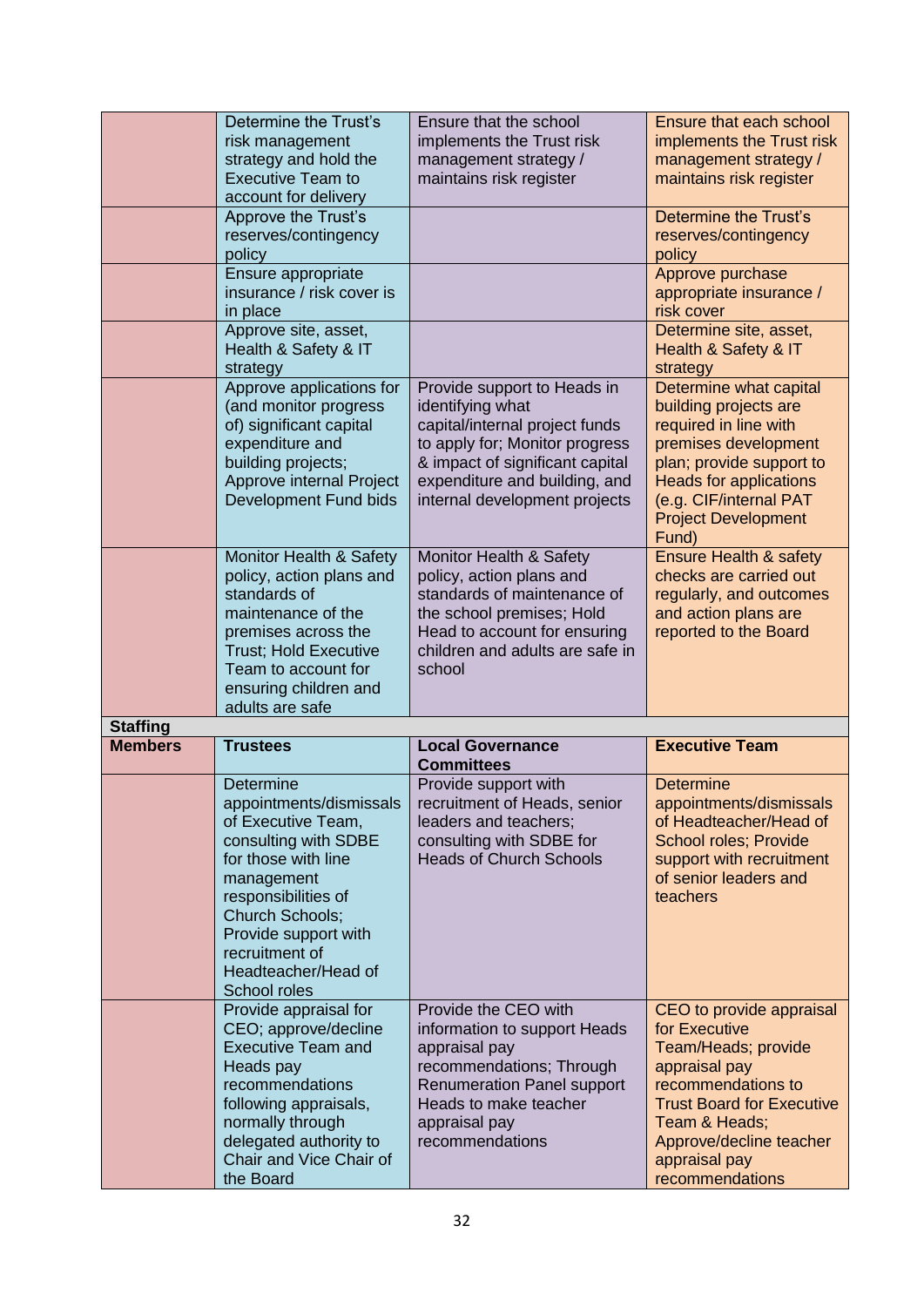|                | Provide support for<br>reviewing/developing<br>Executive team and<br>leadership/governance<br>at each school; Set<br>staffing direction;<br>Approve changes to<br>staffing structure that<br>exceeds school<br>budgets/conflicts with<br>benchmarking advice | Provide support to the<br>Head/senior leaders to<br>develop and review an<br>appropriate staffing structure<br>in line with direction set by<br><b>Trust Board</b>                                                                                                  | Provide support to the<br><b>Head/senior leaders to</b><br>develop, review and<br>approve an appropriate<br>staffing structure within<br>constraints of school<br>budget and with<br>consideration to<br>benchmarking<br>information                   |
|----------------|--------------------------------------------------------------------------------------------------------------------------------------------------------------------------------------------------------------------------------------------------------------|---------------------------------------------------------------------------------------------------------------------------------------------------------------------------------------------------------------------------------------------------------------------|--------------------------------------------------------------------------------------------------------------------------------------------------------------------------------------------------------------------------------------------------------|
|                | Ensure staff, leaders,<br>governors and Trustees<br>across the Trust engage<br>in high quality<br>professional                                                                                                                                               | Ensure staff, leaders and<br>governors across the school<br>engage in high quality<br>professional development;<br>Monitor experience of trainee                                                                                                                    | Provide high quality<br>professional<br>development<br>opportunities for staff,<br>leaders, governors and                                                                                                                                              |
|                | development<br>Approve staff, HR, Pay,<br>Performance and<br><b>Disciplinary Policies;</b><br><b>Hold Executive Team to</b><br>account for ensuring the<br>mental health &<br>wellbeing of children<br>and adults                                            | teachers / ECTs<br>Ensure governors understand<br>how these policies are<br>delivered; Hold Head to<br>account for ensuring the<br>mental health & wellbeing of<br>children and adults                                                                              | <b>Trustees across the Trust</b><br>Provide staff, HR, Pay,<br>Performance and<br><b>Disciplinary Policies and</b><br>seek approval from<br>Board; CEO responsible<br>for implementation and<br>provision of training and<br>induction in all policies |
|                | School Curriculum, Performance & Outcomes, and Community                                                                                                                                                                                                     |                                                                                                                                                                                                                                                                     |                                                                                                                                                                                                                                                        |
| <b>Members</b> | <b>Trustees</b>                                                                                                                                                                                                                                              | <b>Local Governance</b>                                                                                                                                                                                                                                             | <b>Executive Team</b>                                                                                                                                                                                                                                  |
|                | <b>Hold the Executive</b>                                                                                                                                                                                                                                    | <b>Committees</b><br>Hold the Head to account for                                                                                                                                                                                                                   | Hold the Head to account                                                                                                                                                                                                                               |
|                | Team to account for the<br>educational<br>performance of the<br>Trust's schools                                                                                                                                                                              | the educational performance<br>of the school and its pupils                                                                                                                                                                                                         | for the educational<br>performance of the<br>school and its pupils                                                                                                                                                                                     |
|                | <b>Determine Trust</b><br>performance<br>benchmarks/KPIs                                                                                                                                                                                                     | Monitor the school's<br>performance against KPIs                                                                                                                                                                                                                    | Determine school<br>performance<br>benchmarks/KPIs                                                                                                                                                                                                     |
|                | <b>Determine overall Trust</b><br>curriculum, Teaching &<br>Learning, and collective<br>worship and RE in<br><b>Church Schools</b><br>approach and<br>expectations                                                                                           | Provide support and challenge<br>to Heads and senior leaders<br>in relation to curriculum<br>planning and delivery, quality<br>of T&L, school improvement,<br>SEND provision, budgeting<br>priorities, and collective<br>worship and RE in Church<br><b>Schools</b> | Determine school<br>curriculum, T&L, school<br>improvement, SEND<br>provision and budgeting<br>priorities with Heads and<br>senior leaders                                                                                                             |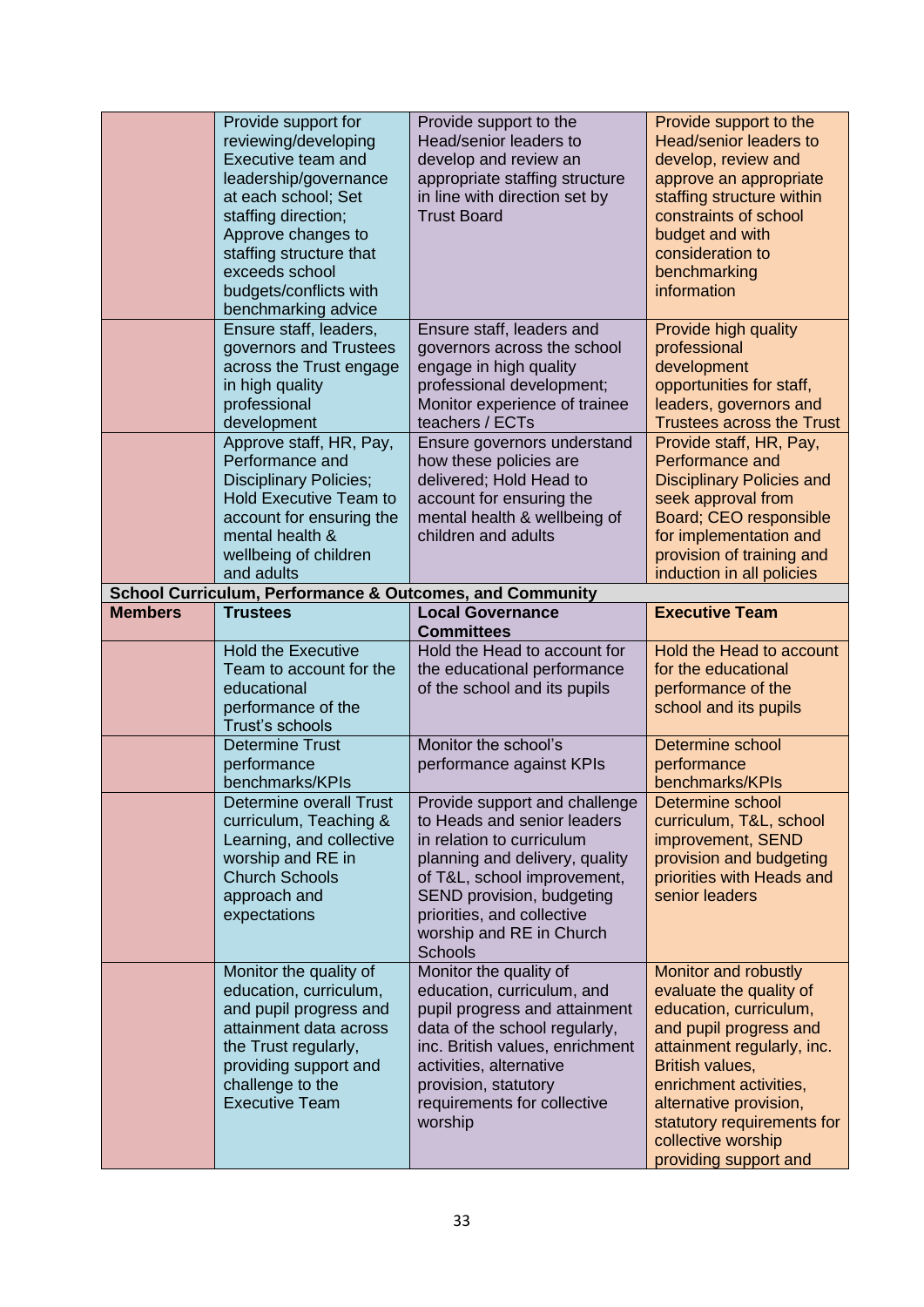|                                                                                                                                                                                             |                                                                                                                                                                                                                                                   | challenge to school<br>leaders                                                                                                                                                                                                |
|---------------------------------------------------------------------------------------------------------------------------------------------------------------------------------------------|---------------------------------------------------------------------------------------------------------------------------------------------------------------------------------------------------------------------------------------------------|-------------------------------------------------------------------------------------------------------------------------------------------------------------------------------------------------------------------------------|
| Monitor the impact of<br>each school's SDIP<br>through the School<br>Improvement<br>Committee                                                                                               | Monitor the impact of the<br>School Improvement Plan;<br>Ensure LGC contributes to<br>school self-evaluation                                                                                                                                      | Provide support /<br>challenge to Heads in<br>developing and<br>evaluating impact of<br><b>School Improvement</b><br>Plan; provide evaluative<br>reports to CEO/SI<br>Committee                                               |
| <b>Hold Executive Team to</b><br>account for appropriate<br>use of Pupil Premium,<br><b>SEND and Sports</b><br>Funding spend                                                                | Monitor the impact and<br>effectiveness of Pupil<br>Premium, SEND and Sports<br>Funding plans, spending and<br>outcomes, and report to Board                                                                                                      | Provide support and<br>challenge to Heads and<br>senior leaders in<br>planning, delivering and<br>evaluating Pupil<br>Premium, SEND and<br><b>Sports Funding; provide</b><br>evaluative reports to<br><b>CEO/SI Committee</b> |
|                                                                                                                                                                                             | Monitor all aspects of pupil<br>experience (e.g.<br>marking/feedback/assessment<br>policies; engagement in home<br>learning; vulnerable groups)                                                                                                   | Provide support and<br>challenge to Heads and<br>senior leaders in all<br>aspects of pupil<br>experience                                                                                                                      |
|                                                                                                                                                                                             | Approve behaviour policy for<br>the school; monitor policy<br>implementation, behaviour<br>incidents, exclusion rates and<br>attendance (and strategies to<br>improve it); determine<br>outcomes of exclusion panel<br>meetings and report to CEO | <b>Monitor behaviour</b><br>situation through<br>Safeguard software                                                                                                                                                           |
| Ensure training and<br>support is available for<br>LGCs to carry out their<br>link governor roles and<br>responsibilities                                                                   | Provide link Governors for the<br>following areas: Finance,<br>Curriculum, Safeguarding,<br>Health & Safety/Premises,<br>SEND, Pupil Premium, EYFS<br>and report to the Board                                                                     | Provide high quality,<br>scheduled training for<br><b>Trustees and governors</b>                                                                                                                                              |
| <b>Provide Trustees to</b><br>engage with<br>Ofsted/SIAMS<br>inspectors to highlight<br>how the Trust has<br>supported/challenged<br>schools to improve,<br>identifying areas to<br>improve | Ensure LGC governors are<br>prepared to participate in<br>Ofsted/SIAMS inspections by<br>evidencing LGC effectiveness,<br>knowledge of strengths and<br>areas for development                                                                     | Provide support and<br>challenge to Heads and<br>senior leaders to help<br>them prepare for<br>Ofsted/SIAMS<br>inspections; participate to<br>demonstrate Trust<br>support/challenge                                          |
| Approve schools'<br>admissions policies                                                                                                                                                     | Determine school admissions<br>policy                                                                                                                                                                                                             |                                                                                                                                                                                                                               |
|                                                                                                                                                                                             | Ensure collaboration with<br>other Trust schools, Pickwick<br>Learning and other schools in<br>the community takes place,<br>encouraging outward-facing<br>approach                                                                               |                                                                                                                                                                                                                               |